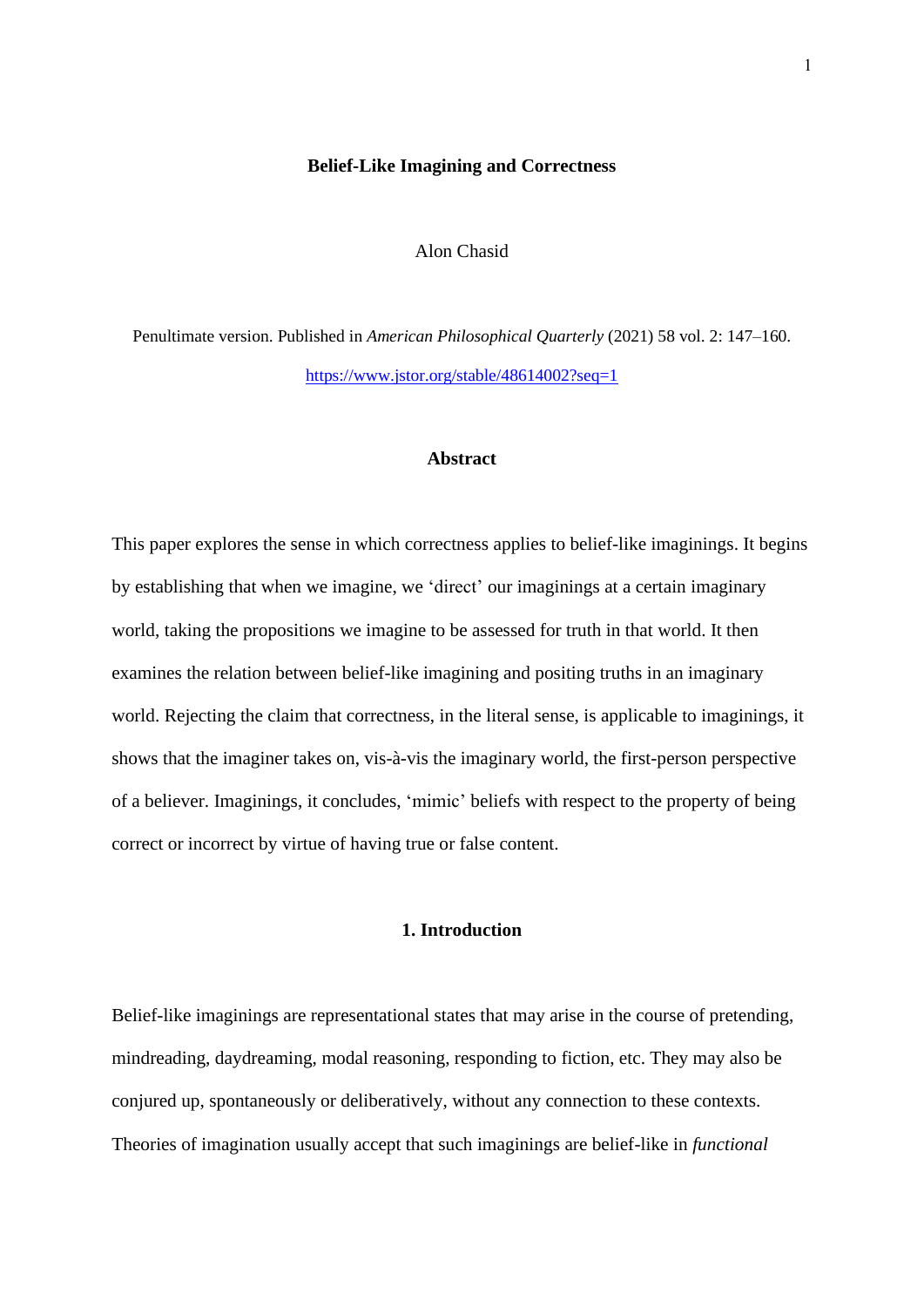respects: they are related to other kinds of mental states in a manner akin to that in which beliefs are related to those kinds of states<sup>1</sup>; they are triggered by perceptual or perception-like states (e.g., mental imagery), and may generate emotional responses, conative states, motivations, etc. similar to those that would arise were the imaginer to hold beliefs with the same content. For instance, a child pretending that a neighbor is a monster, may, upon seeing the neighbor approaching, imagine that a monster is approaching; she may therefore have a fear-like emotion, or be in a desire-like state, 'wishing' the monster would go away, be motivated to escape, etc.

Accepting that imaginings are functionally similar to beliefs, this paper examines how correctness applies to imaginings. Correctness, which applies primarily to beliefs, is ascribed by virtue of their content: beliefs whose content is true are deemed correct, beliefs whose content is false are deemed incorrect. Various accounts of the correctness of beliefs have been adduced; some apply the norm of truth to beliefs.<sup>2</sup> My argument does not presuppose any specific account of correctness/incorrectness: it will assume the basic characterization of doxastic correctness, namely, that a belief with false content is erroneous, and a belief with true content is correct.

It is likewise widely accepted that beliefs differ in this respect from other kinds of mental representations. Conative states, for instance, desires, are not deemed incorrect by virtue of having false content. Cognitive states such as assuming, hypothesizing, considering, etc., with false content are likewise not deemed incorrect: one is not mistaken if one assumes, hypothesizes, etc., a falsehood.

Belief-like imaginings also belong to this group of cognitive states: one does not err by virtue of imagining a falsehood. We don't necessarily intend our imaginings to have true content, and when imaginings come unbidden, we don't expect them to represent real facts. Granted, in some cases, we may fail to imagine the truth, for instance, if we set out to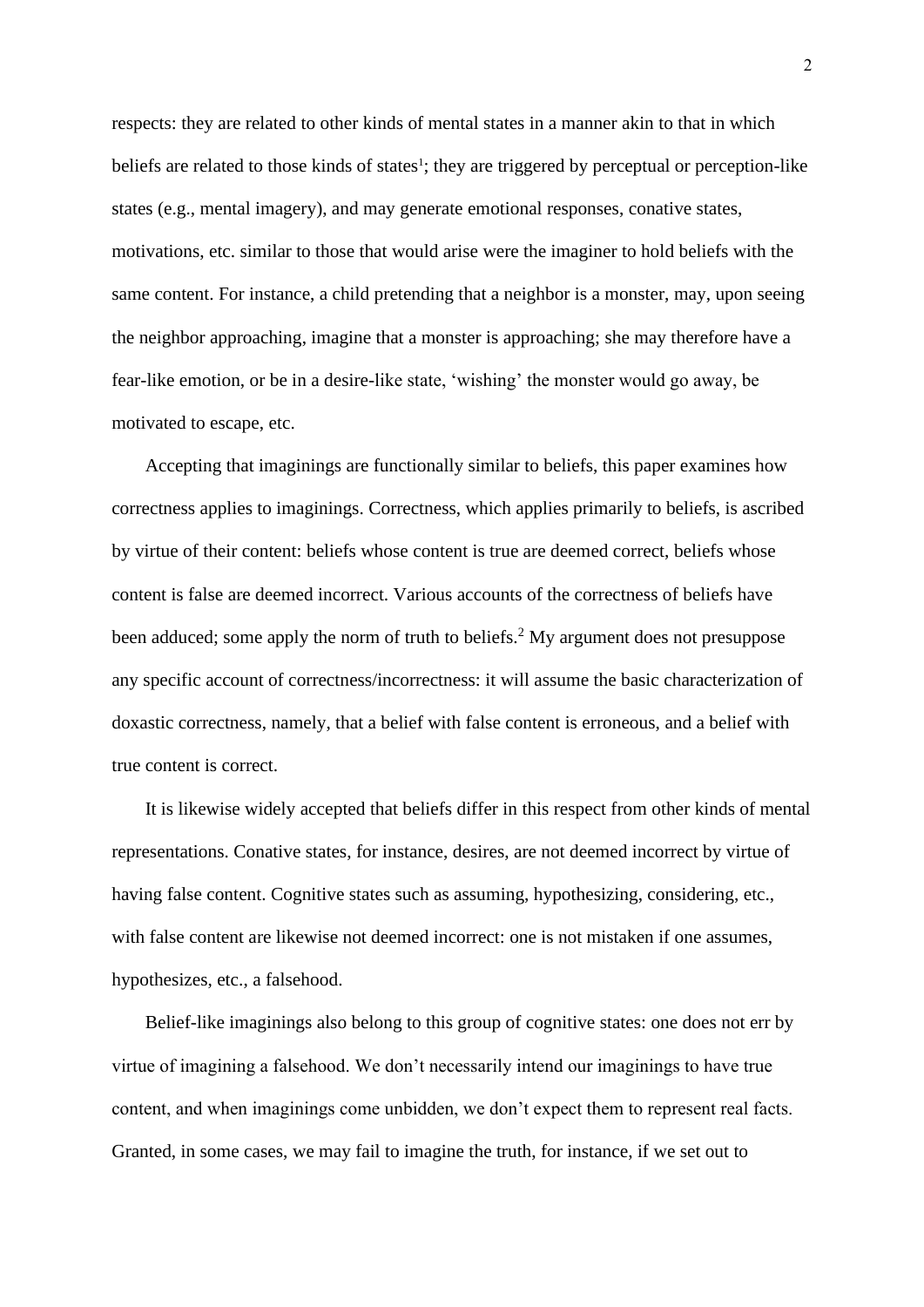imagine the truth, or intend to follow an instruction to imagine the truth, but fail to do so. The failure ensues from non-fulfilment of this intention (a similar failure would ensue if we intended to imagine a *falsehood*, but imagined a truth). The claim that imaginings *in themselves* are neither correct nor incorrect is also supported by the fact that to a great extent, imaginings do not respond to evidence, need not be consistent with beliefs about real-world facts, etc.<sup>3</sup>

Nevertheless, the analogy between beliefs and imaginings vis-à-vis correctness (incorrectness) by virtue of having true (false) content should not be relinquished. Although belief-like imaginings are not literally correct/incorrect, their structure is such that, vis-à-vis correctness/incorrectness, they 'imitate' beliefs. To explain this idea, I will first elucidate a sense in which the *content* of imaginings can be assessed for truth: I will show that in imagining, being aware that the propositions we imagine are either true or false in a particular (imaginary) world, we 'direct' our imagining at that world.

## **2. Assessment of Content**

In believing a proposition, we 'direct' our belief at the real world, being aware that the believed proposition is putatively assessed for truth in it; our belief does not render the believed proposition true *simpliciter*. In this section, I will argue that in this respect imaginings are like beliefs. In imagining a proposition, we 'direct' our imagining at a certain imaginary world, being aware that the imagined proposition is putatively assessed for truth in that world; imagining a proposition does not render that proposition true in the pertinent imaginary world. To defend this claim, I will adduce cases where there is a shift from imagining an 'imaginary falsehood' to imagining an 'imaginary truth.'

Consider the following three cases: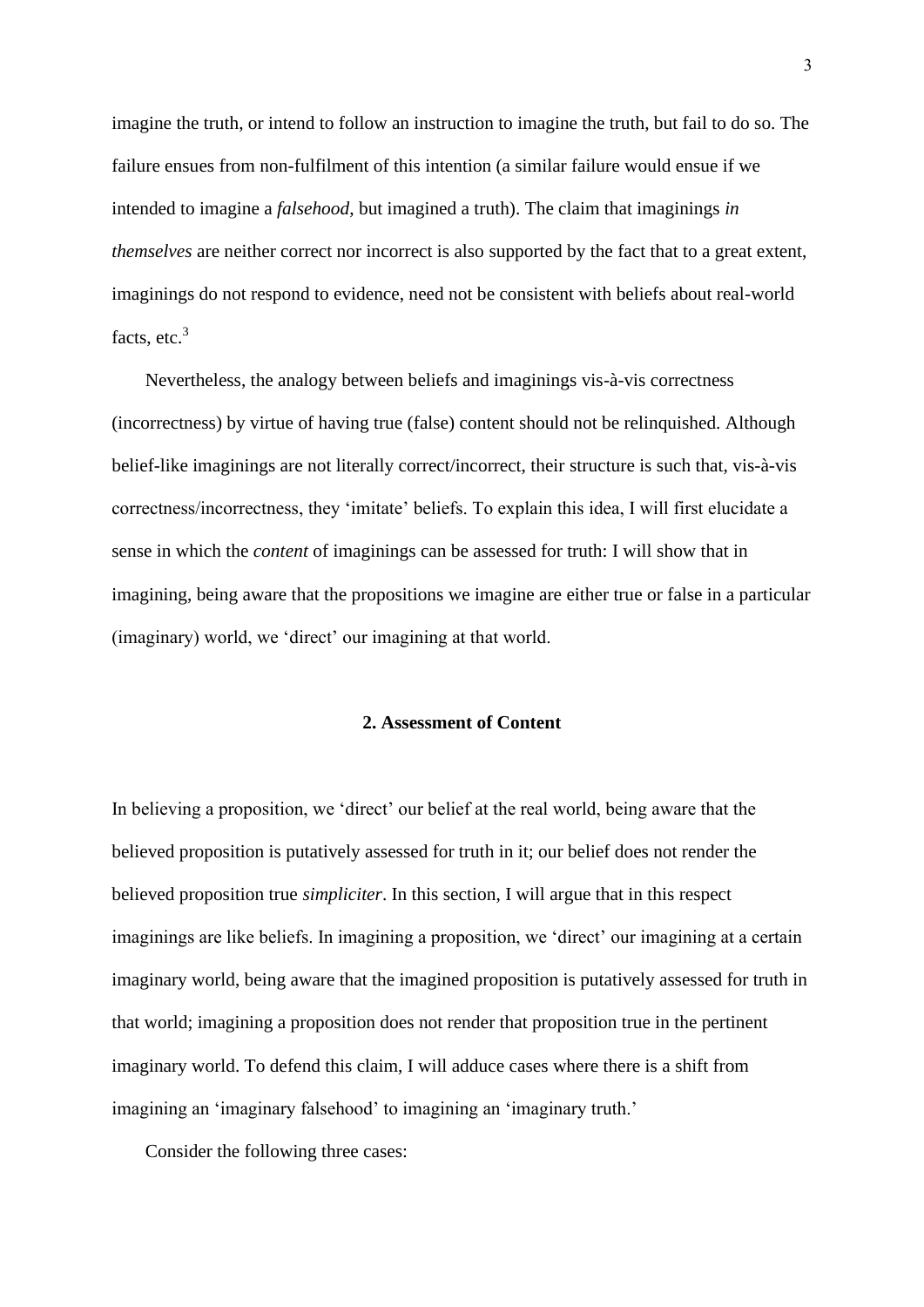Case A (based on Walton 2015, p. 24; see also Chasid 2020): Reading a murder mystery, Mary imagines, as per the work's implicit instruction, that a certain butler is the murderer. It then emerges that the UPS deliveryman, not the butler, committed the crime. Mary responds accordingly, namely, by imagining that the UPS deliveryman, not the butler, is the murderer. Her second imagining is accompanied by a surprise-like feeling; she also experiences a relief-like feeling, since had the butler been falsely accused (in the mystery's world), his family would have suffered needlessly.

Case B (based on Walton 1990, pp. 37ff): Hiking through a forest, Greg and Eric play a game of make-believe in which they take tree-stumps to be bears. Greg sees something in the distance, and tells Eric that there is a bear at that spot. Both Greg and Eric *imagine*, as per their game's rule, that there is a bear there. Upon approaching, what had looked like a stump from afar turns out to be a boulder. "False alarm," Greg observes with relief. Their imaginings are altered accordingly: they no longer imagine a bear at that spot; they imagine that there isn't a bear there.

Case C: Daydreaming at work, John imagines that he and his wife are enjoying a romantic weekend getaway. He proceeds to imagine making a startling discovery as they check out of the hotel: before leaving for the getaway, his wife was abducted by aliens, who replaced her with an alien doppelganger—an alien doppelganger with whom, he realizes, aghast, he has just spent the weekend.

An adequate account of cases A, B, and C must refer to the fact that, whether or not the imagined propositions are true or false *simpliciter*, they are true or false *in the pertinent*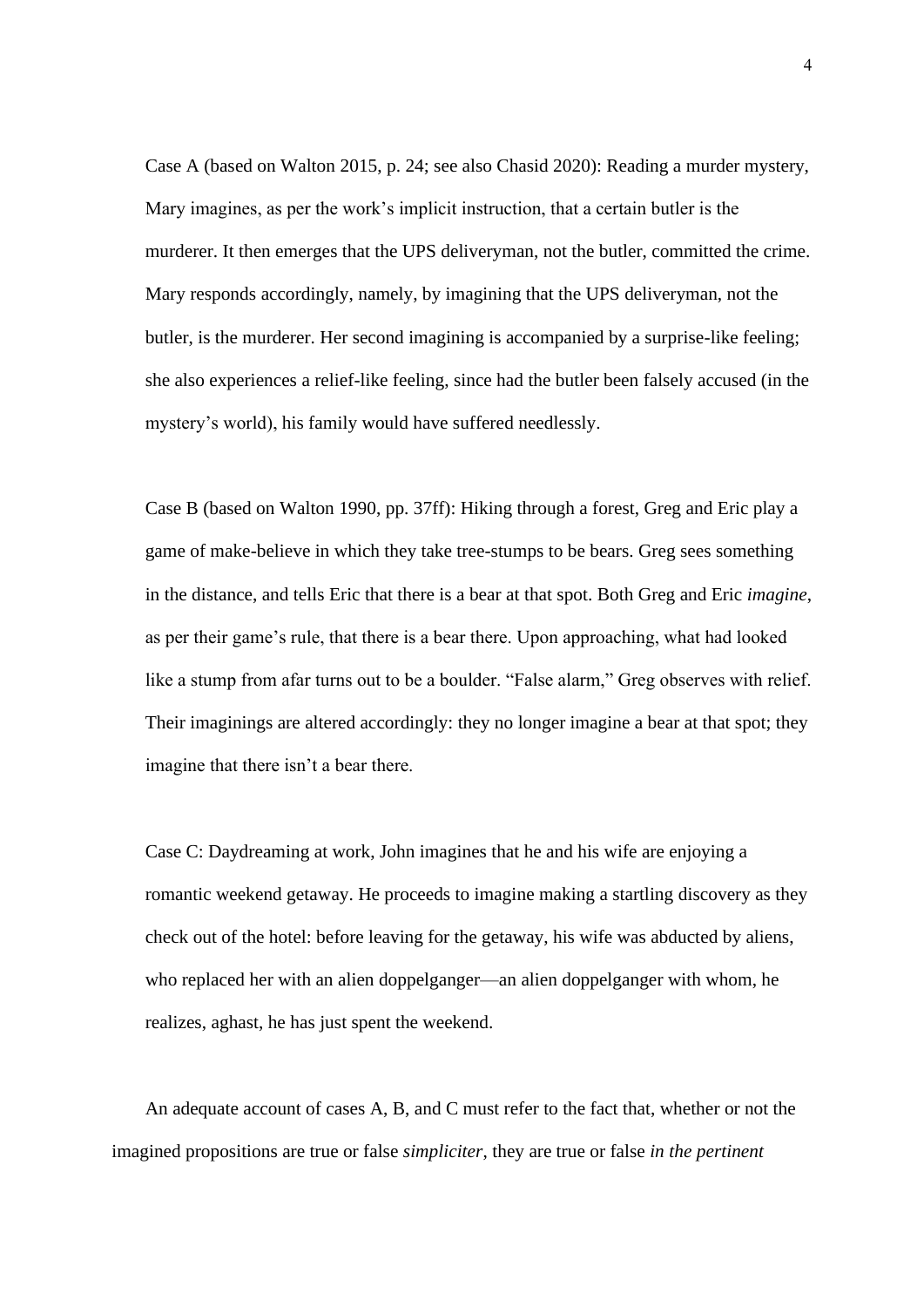*imaginary world* (i.e., the world of the work, game, or daydream). On a reasonable interpretation, the structural characteristic shared by the imaginative projects (an imaginative project being an imaginer's *overall* mental activity) in cases A, B, and C is that the subjects first imagine propositions which are false in the imaginary or fictional world, and subsequently imagine propositions which are true in that world (a complication regarding case C is discussed below). In all three cases, the imaginers respond to the shift from imagining a 'falsehood' to imagining a 'truth' much as they would respond to a shift in beliefs about similar real-world events, namely, with surprise-, discovery-, relief-, or horrorlike feelings. The imaginers also ascribe a sort of 'incorrectness' to their initial imaginings: their having imagined those 'falsehoods' indicates some 'error' on their part.

These cases demonstrate that we can imagine both propositions that are true in the relevant imaginary or fictional world, and propositions that are false in that world. Moreover, regardless of how such a world is posited—spontaneously or intentionally, by following rules or instructions of a work or game, etc.—awareness that the imagined propositions are putatively assessed for truth in that particular world is part of the overall mental activity we engage in when imagining. This awareness makes possible shifts such as those exemplified by the three cases, and is also the basis for the imaginer's emotional, conative, and cognitive responses to such shifts—responses similar to those generated by shifts in parallel beliefs about the real world. In this respect too, imaginings are belief-like, since in believing, we are aware that the believed propositions are putatively assessed for truth *simpliciter*.

Before explaining this further, two comments are in order. First, I will use the term '*imaginary* world' ('i-world') to refer to the world we posit when we imagine, and the term '*fictional* world' for a world described by a *work of fiction*, which may differ from the world an imaginer conjures up in response to reading or watching that work. The term 'fictional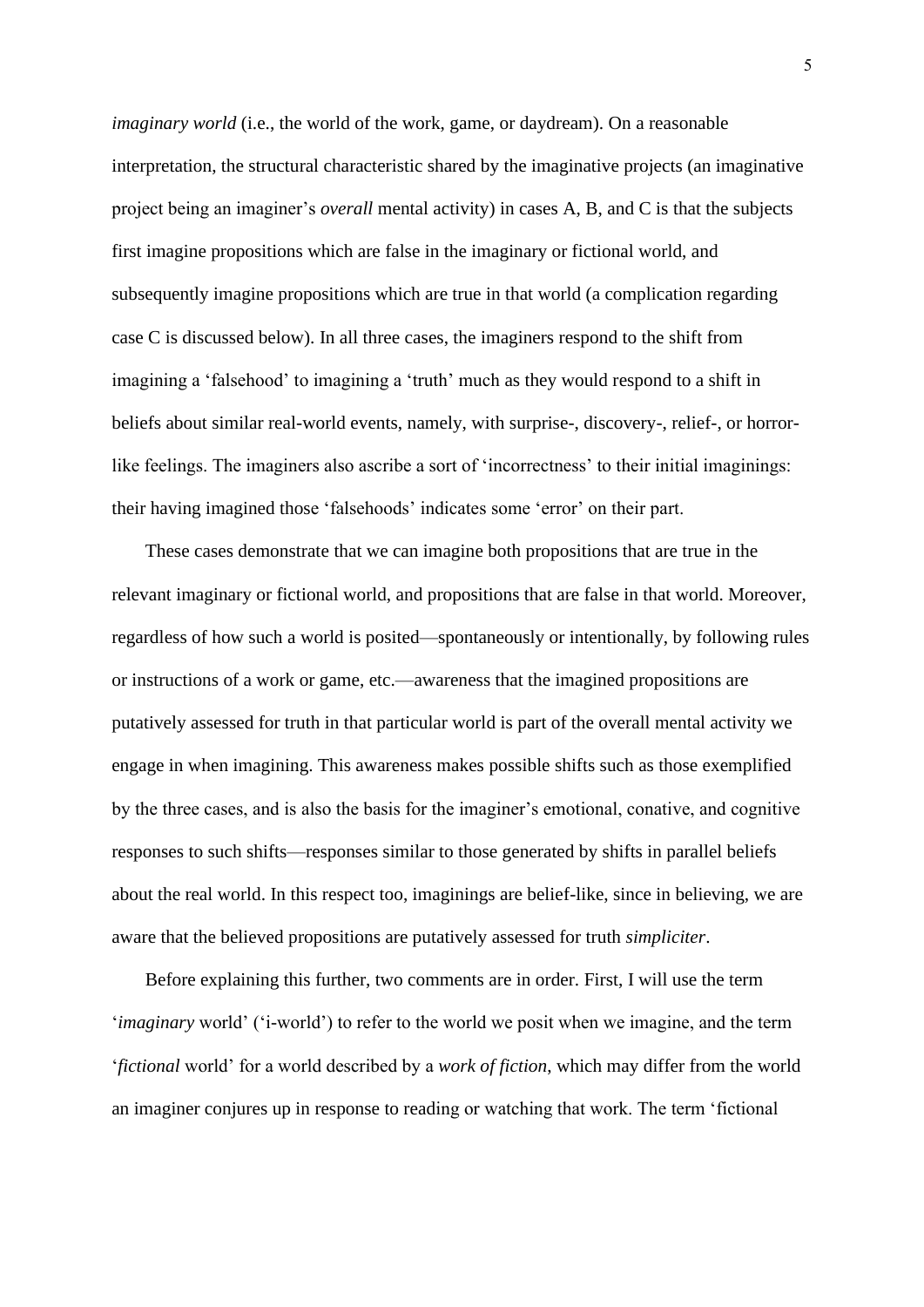world' is thus inapplicable to cases where imaginings do not arise in response to works of fiction, for instance, daydreaming.

Second, my account is not committed to any specific theories about the metaphysics of either 'imaginary' or 'fictional' worlds. For convenience, I will use Walton's characterization of fictional worlds to characterize both imaginary and fictional worlds, taking every such world to be a "set of propositions" (Walton 1990, pp. 66-7). Walton identifies fictional worlds with "sets of *propositions-as-indicated-by-a-given-work*" (1990, p. 67), so that two fictional worlds may be composed of the same set of propositions yet differ because they are set forth in different works. Similarly, I will identify an i-world with the set of propositions posited by an imaginer in a specific imaginative project. Since an i-world is associated with the mental activity—the imaginative project—in the context of which it is posited, it is also individuated by the relations between imaginings and other kinds of mental states that are part of the imaginative project in question (emotional responses, conative states, mental imagery, etc.). Hence two i-worlds may be constituted by the same set of propositions, yet differ in that they are posited in different imaginative projects—projects involving different, and differently-related, sorts of mental states.

When imagining, we imagine propositions to be true in the *i*-world, just as, when believing, we believe propositions to be true *simpliciter*. But imagining a proposition to be true in the i-world does not *make* it true in that world, just as believing a proposition to be true does not make it true *simpliciter*. Rather, we 'direct' our unfolding imaginings at a particular world, taking their content to be either true or false in it (henceforth: 'i-true' and 'ifalse'). In case A, Mary is aware that the content of her imaginings is putatively assessed for truth in the mystery's world. Similarly, playing the 'stumps-are-bears' game, Greg and Eric posit a world in terms of which they take the content of their unfolding imaginings to be assessed for truth. They posit that certain propositions are i-true *not* by imagining them, but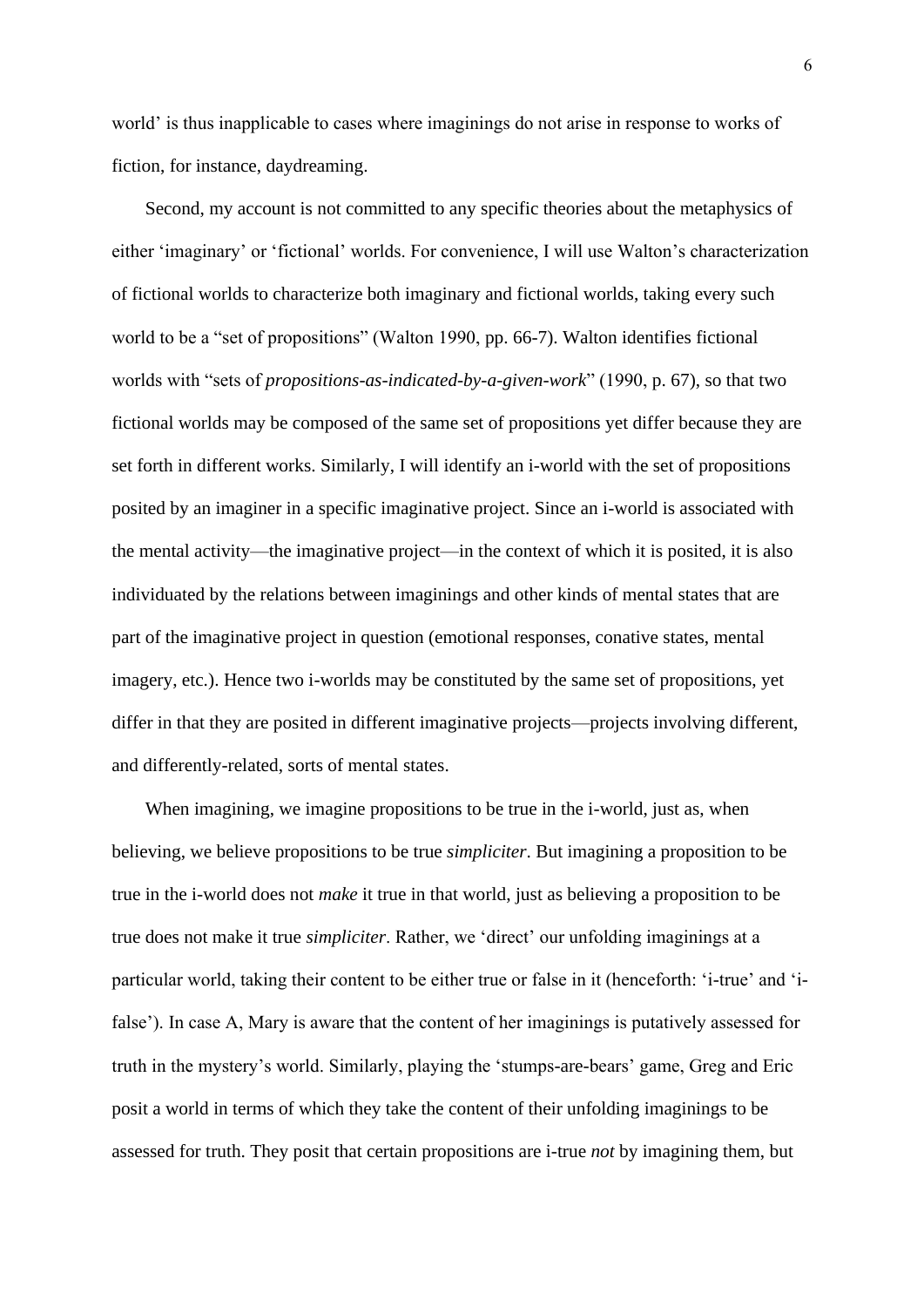by stipulating the 'stumps-are-bears' rule. Indeed, what they posit to be i-true may differ from what they imagine. They may, for instance, completely overlook a stump, and thus fail to imagine the posited i-truth that there is a bear at that location. They may also persistently imagine the i-falsehood that there is a bear at a certain spot, due to a boulder that they repeatedly mistake for a stump.

A different interpretation of cases A and B, invoking Mary's, and Greg and Eric's, *beliefs* about the fictional or imaginary truths, might be proposed. Perhaps Mary first *believed* it was i-true that the butler was the murderer, and then *believed* it was i-true that the UPS driver was the murderer. Similarly, Greg and Eric first believed it was i-true that there was a bear at a certain spot, and then believed it was true that there wasn't a bear there. The aforementioned psychological reactions—the surprise-, discovery-, and relief-like feelings can, so it is argued, be explained by the shifts in the imaginers' beliefs.

This interpretation is problematic. First, Mary, and Greg and Eric, can be described as not only having beliefs about the pertinent i-world, but also as *imagining* the said content—as I, in fact, described them. And if cases A and B involve belief-like imaginings, they demonstrate my main claim, namely, that the content of imagining is not necessarily i-true, but merely assessable for i-truth.

Second, the aforementioned responses can ensue when beliefs about i-truths remain constant. Suppose that Mary reads the murder mystery a second time, that is, while knowing the i-truth that the murderer is the UPS deliveryman, not the butler. Nevertheless, in rereading the mystery and following the implicit directives of its early chapters, Mary can imagine something she now knows to be i-false, namely, that the butler is the murderer. Absorbed in imagining the recounted mystery, Mary again experiences surprise-, discoveryand relief-like feelings. Likewise, in case B, Greg might plan to imagine what it would be like to be surprised by a bear crouching behind him. Although Greg knows that there is a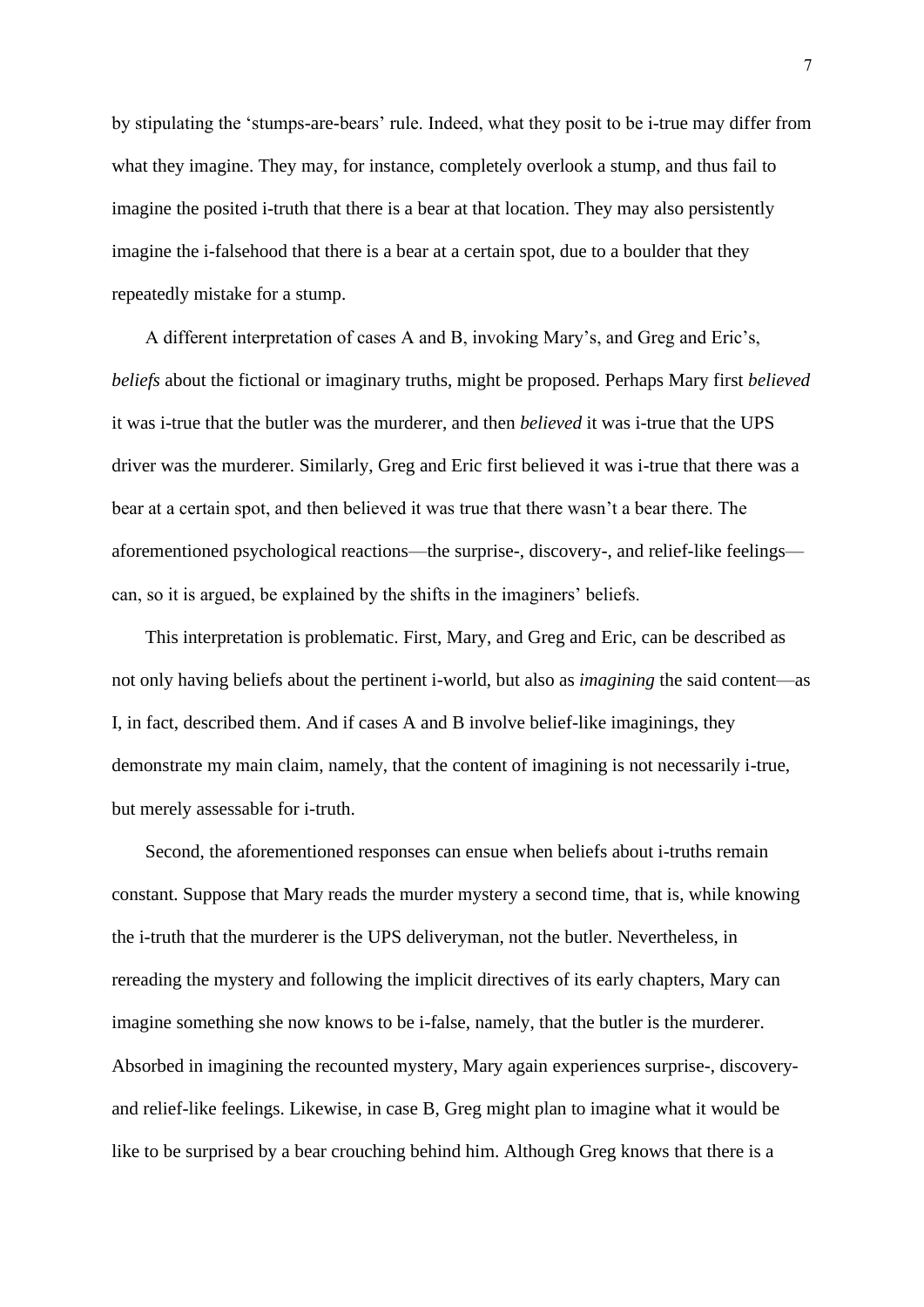stump behind him, and therefore that it is i-true that there is a bear behind him, he nonetheless imagines the i-falsehood that there is no bear behind him. Greg's intention to experience a surprise- or discovery-like feeling by consecutively imagining that i-falsehood and then the i-truth that a bear is right behind him, can be fulfilled though there is no change in his beliefs about what is i-true.

Thirdly, changes in beliefs about i-truths do not explain what generates the said psychological reactions. Suppose Greg and Eric's parents, who are hiking with them, and understand the game, have beliefs about its i-truths, though without imagining anything. They believe, say, that it is true in the game's world that there is a bear at a certain spot, and then (when they realize that what looked like a stump is just a boulder) that it is i-false that there is a bear there. The shift in the parents' beliefs will not generate a relief-like reaction; they may even be annoyed by this realization, since they suspect that Greg and Eric will refuse to go home without 'fighting a bear.' What best explains the said reactions are not beliefs about itruths, but belief-like imaginings.

John's daydream (case C) differs from cases A and B in that it is spontaneous, involving no explicit instructions, rules, or intentions. At first sight, it does not seem to involve any 'standard' against which the content of John's imaginings can be assessed for i-truth. If nothing determines truth in the world of John's daydream, how can John be described as first imagining an i-falsehood (he is spending a weekend with his wife), and then an i-truth (he has spent the weekend with an alien)? Note that to account for John's horror- and discovery-like feelings, it suffices to describe him as shifting from the former imagining to the latter, without taking any specific proposition to be i-true. Similarly, to account for a reaction to a shift in *belief*, we need not consider which believed proposition is true: we only need to ascertain that the subject shifts from believing one to believing the other. Most importantly, John's ascription of a sort of 'incorrectness' to his first imagining (i.e., that he is spending the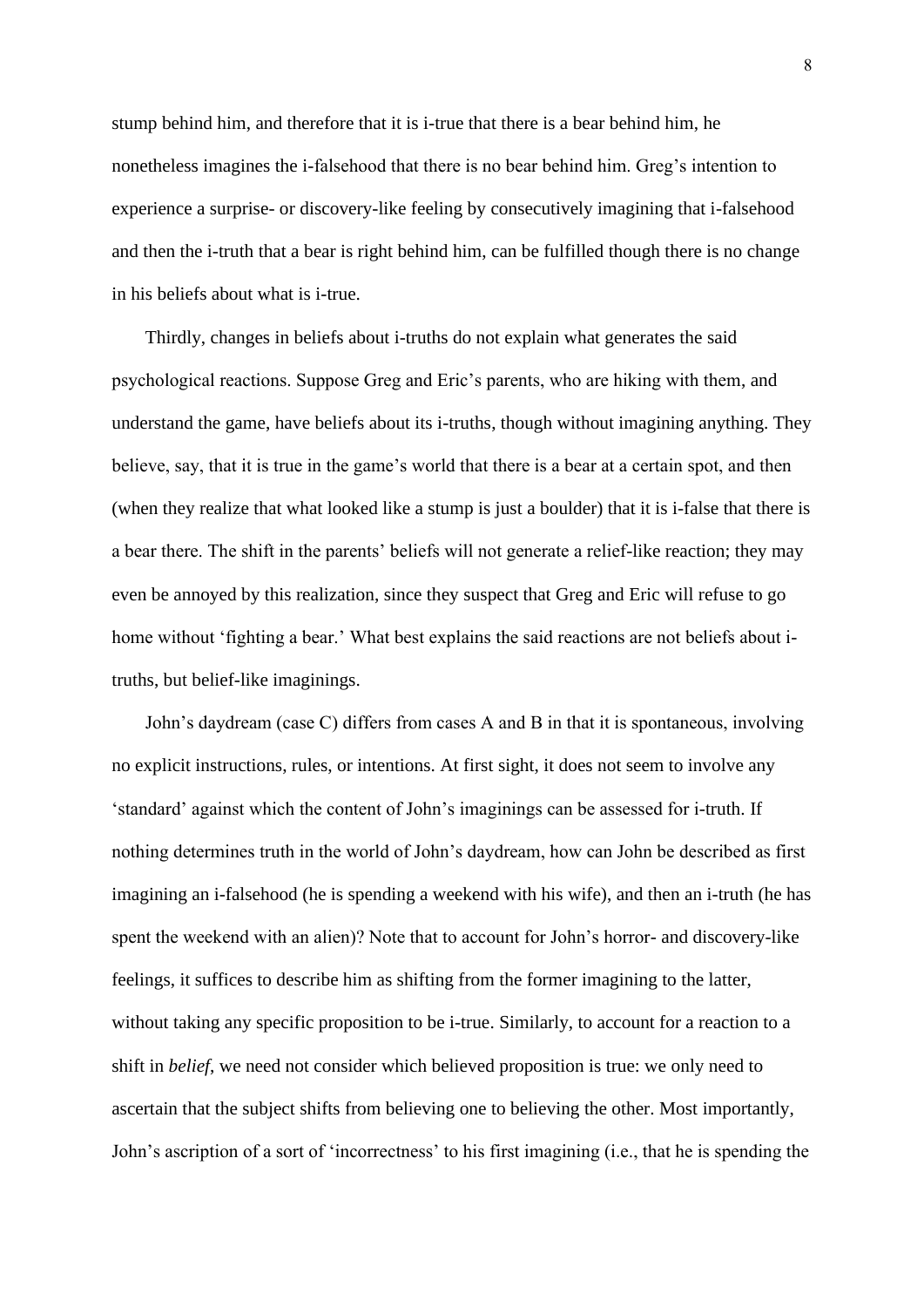weekend with his wife) can be based on the fact that he is *currently* imagining that she was abducted, etc.—again, without specifying which proposition is i-true.

For one thing, even if John's daydream is indeterminate with respect to the i-truth, it still demonstrates my thesis that imaginings do not render their content i-true. John's daydream shows that also when an imaginative project comes unbidden, the imaginer 'directs' her imaginings at an i-world, being aware that the imagined content is putatively assessed for truth in that world (much as she is aware that the propositions she believes are putatively assessed for truth *simpliciter*).<sup>4</sup>

For another, there is no reason we cannot describe John as positing, albeit implicitly and without much awareness, certain propositions to be i-true. For upon reflecting on our daydreams and spontaneous imaginative projects, we often realize that certain propositions we imagined were i-true, and others were i-false. Given that we ordinarily have a good grasp of those i-truths (i-falsehoods), it follows that in those projects, we must have implicitly posited i-truths. For instance, it is plausible that John grasps, upon reflection, that it was i-true that his wife was abducted, etc., and tells this to his therapist. Had John not posited that itruth, but left the i-world indeterminate, he would probably have reported that he doesn't know which one of the propositions he imagined was i-true.

A further argument for the claim that i-truths are often posited implicitly is discussed in § 3. In general, given that the 'script' according to which spontaneous imaginative projects unfold is non-deliberative, the mental act of positing specific i-truths is also carried out unintentionally and without much awareness. We can therefore say that John left the i-world indeterminate with respect to the propositions he imagined (in this case, it is in virtue of his later imaginings that John ascribes a sense of 'incorrectness' to his initial imaginings). Or we can also say that at some stage in his daydream, John (implicitly) posited the i-truth that his wife was abducted, etc. It is even possible that John posited the i-truth that his wife was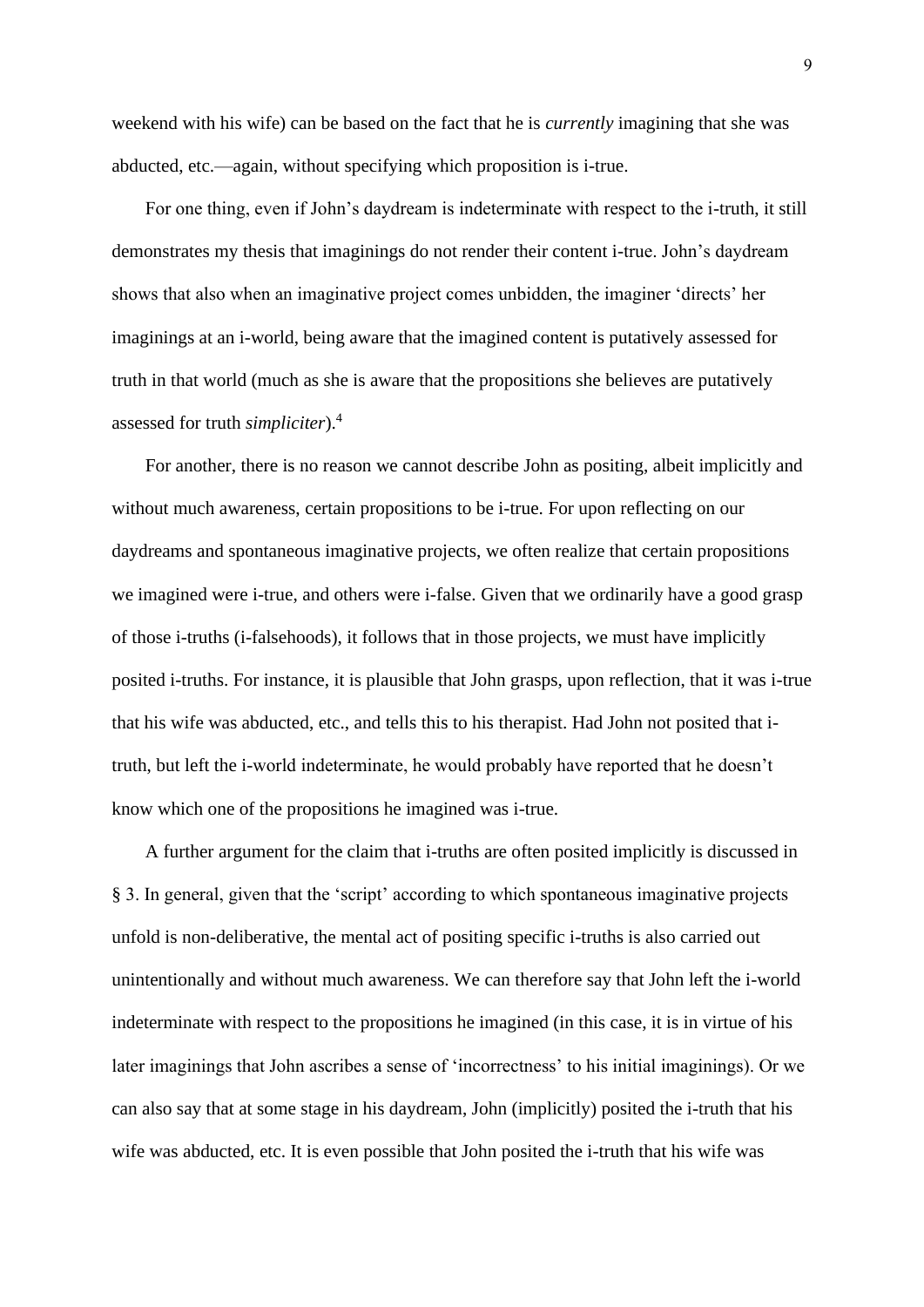abducted right at the outset of his daydream. For instance, intrigued by a movie he recently saw, John finds himself imagining its plot from the first-person perspective, despite knowing the i-truth throughout his daydream.

A description of case C that, I maintain, is *implausible*, is that John imagined only itruths, that is, that he first imagined the i-truth that he was spending the weekend with his wife, and then the i-truth that she was abducted. On this description, John's imaginings seem to be directed at two different i-worlds, one in which he is with his wife, another in which he is with an alien. But if John posited two different i-worlds, why would he respond to the shift in his imaginings by having a surprise- or discovery-like feelings? Granted, a 'shift between worlds' may sometimes prompt a reaction; for instance, awakening from his daydream, the real-world fact that his wife is nearby may prompt John to feel relief ('it was just a daydream'), though not 'surprise,' 'discovery.' In general, it is difficult to account for the sense of surprise or discovery that arises in cases A, B, and C by invoking a shift from one iworld to another. Moreover, recall that in shifting to imagining that his wife was abducted, John ascribes a sense of *incorrectness* to his initial imaginings. But if the initial imaginings were directed at a different i-world, a world in which their content was i-true, why would John ascribe 'incorrectness' to them?

To support the claim that John's imaginings are all directed at the same i-world, they can be described in more detail, so as to exclude the 'two i-worlds' description. Suppose that John imagines that, *while* spending the weekend with his wife, he reads reliable documents which reveal that his wife was actually abducted by aliens, and therefore proceeds to imagine that he is with an alien doppelganger. Describing the daydream as unfolding in this way, it is plausible, indeed necessary, to describe it as incorporating one i-world.

Examples of shifts from imagining one proposition to imagining an incompatible proposition—where both imaginings are directed at the same i-world—abound. A subject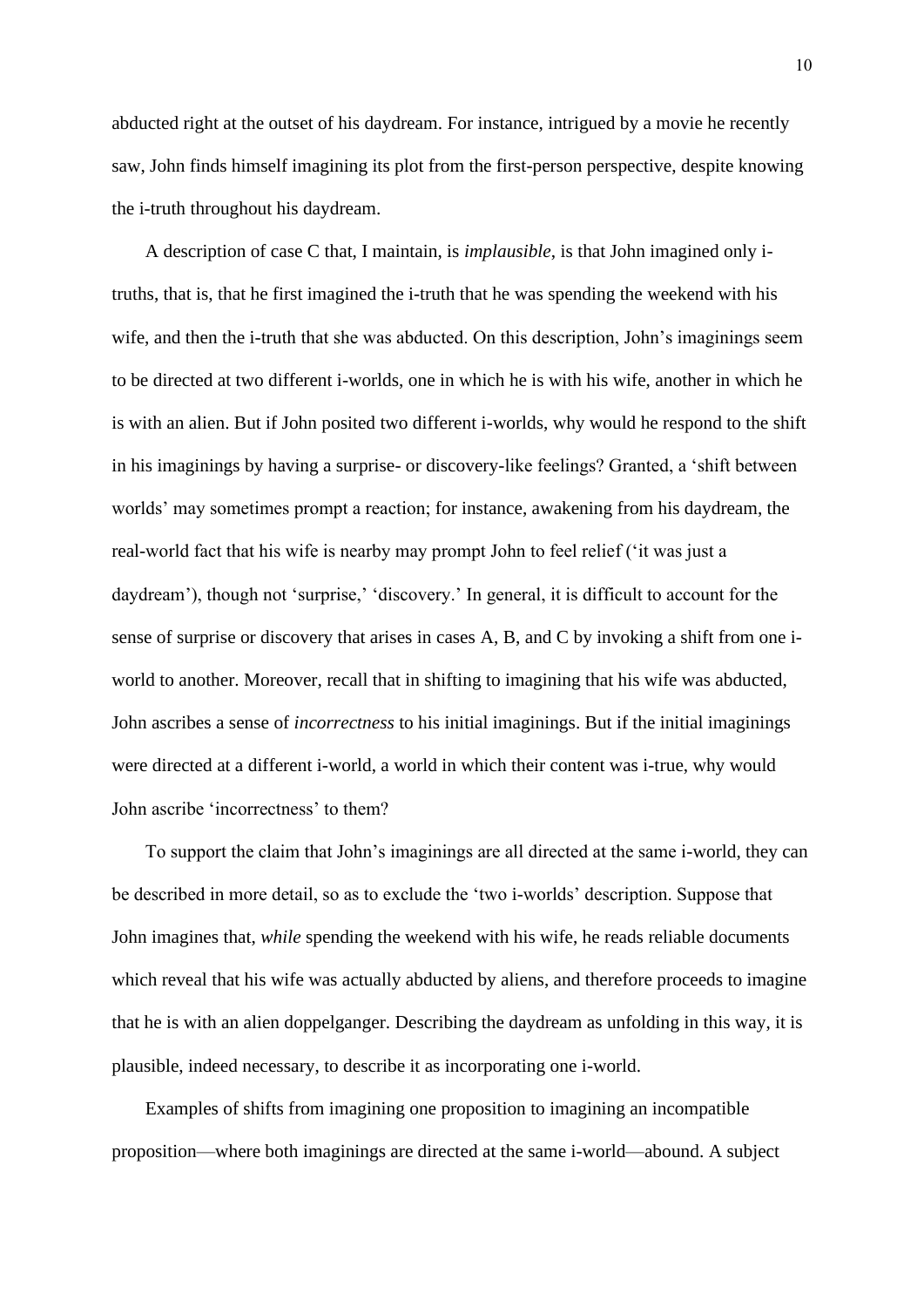may find herself imagining that her favorite ring was stolen, rummaging in her bag for her eyeglasses, and finding her ring there. One may likewise imagine that one sees a gold nugget in a river, and that clouds slowly drift in front of the sun, revealing the object to be only a pebble that was illuminated by the sun. In such cases, a detailed description of the 'script' shows that one's imaginings pertain to the same i-world. They do not render the imagined propositions i-true; rather, the imagined propositions are assessed for truth in the (same) iworld. Some prove i-false, some i-true.

A more radical suggestion is that John posited an *impossible* i-world in which every proposition he imagines is true. Although I accept that it is possible, as in, for example, the tale of the Tower of Goldbach (Gendler 2000, pp. 67ff), to describe an i-world as including incompatible propositions, there is no particular reason to describe John's daydream as incorporating an impossible i-world. Recall that John can be described as reporting (correctly) that it was i-false that he spent the weekend with his wife, or that he doesn't know which propositions are *i*-true, recounting no impossibilities.

To recap, cases A, B, and C demonstrate that, in general, belief-like imaginings do not render their content i-true; if they did, imagined propositions would, *ipso facto* (i.e., by virtue of being the content of belief-like imaginings), be i-true. I am not denying that in imagining, we often posit that what we imagine is i-true. My claim is that even if most or all of the imagined propositions are i-true, the imaginer posits them to be i-true *in addition* to imagining them. From the perspective of imagining (believing), we are aware that the imagined (believed) proposition is putatively assessed for i-truth (truth).

## **3. Imagining and Positing**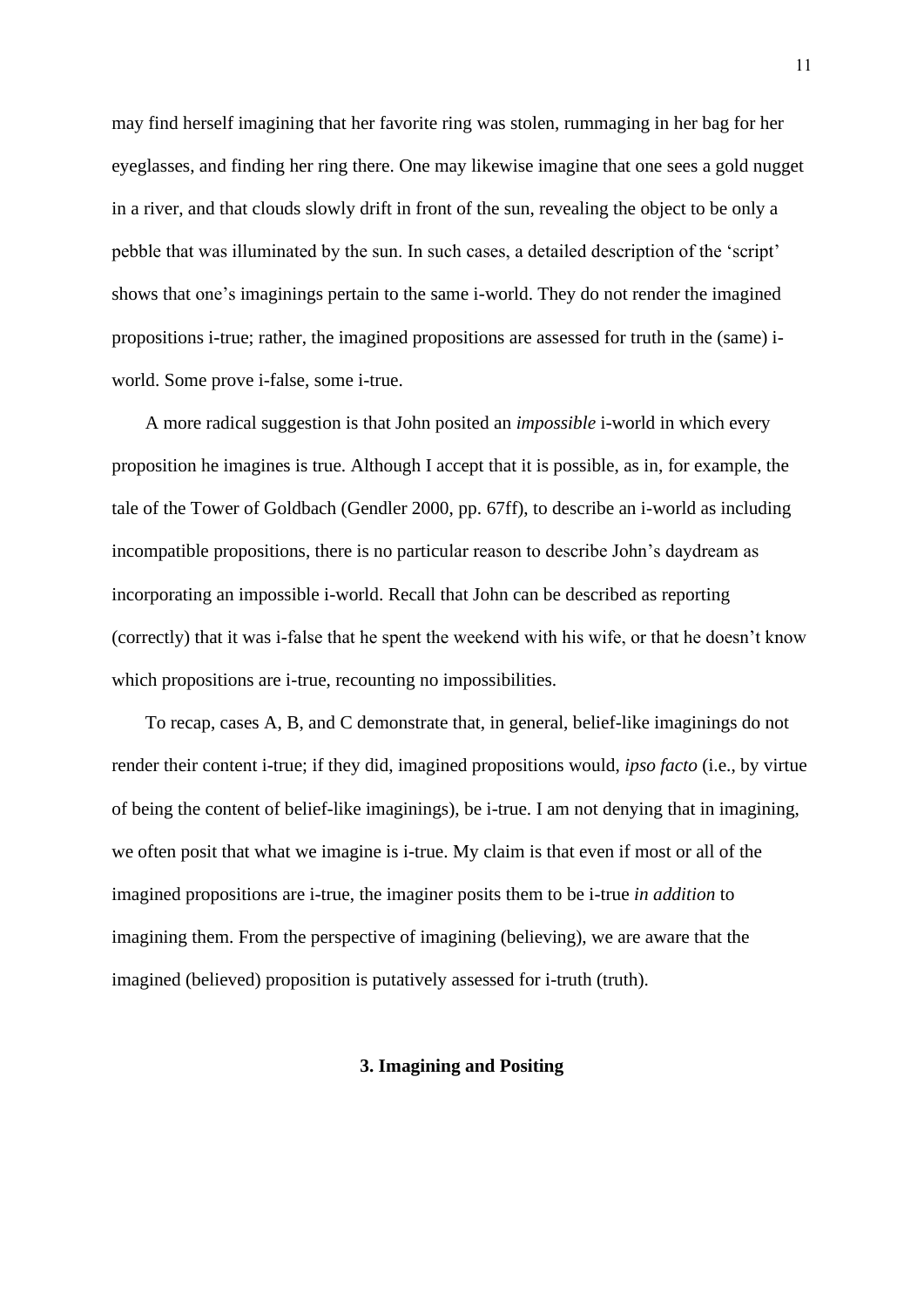The mental act of positing i-truths is characterized functionally, by its role in the overall mental activity associated with imagining, namely, establishing the world at which one's imaginings are directed, the world in which the content of imaginings is putatively assessed for truth. There are various ways to posit i-truths. Understanding which propositions a work of fiction takes to be true in its world, the reader or viewer usually responds by positing them to be i-true, directing her unfolding imaginings at the world constituted by those propositions. Playing a game of make-believe, the players may posit specific propositions to be i-true, or stipulate rules that generate i-truths. Likewise, an imaginer can *intend* to imagine i-truths (ifalsehoods), thereby positing that what she imagines is i-true (i-false). Spontaneous imaginative projects (e.g., John's daydream) may also incorporate acts of positing of i-truths, though like the overall mental activity in such projects, these acts are carried out implicitly and without immediate awareness.

Why do I claim that spontaneous projects include implicit acts of positing i-truths? One reason, explained in § 2, is that we may often report, after reflection, which imagined propositions were i-true, and which were i-false. Even if we do not have infallible or privileged access to the content of our imaginative projects, there is no reason to argue that we cannot ordinarily (correctly) recount what the i-world was like, that is, whether what we imagined was indeed true or false in it, or left indeterminate.

Another reason to hold that i-truths are posited even in spontaneous projects reflects the fact that imaginative projects are partly determined by real-world facts, or beliefs about the real-world. In imagining, say, that the building one (really) saw yesterday is on fire, one probably implicitly posits that the building has many of its real-world properties. Likewise, in imagining that one owns a red car, it is plausible that one implicitly posits that the i-world redness is (phenomenologically and functionally) the same as real-world redness, and that one's i-world self has many of one's real-world properties. Granted, it is also possible to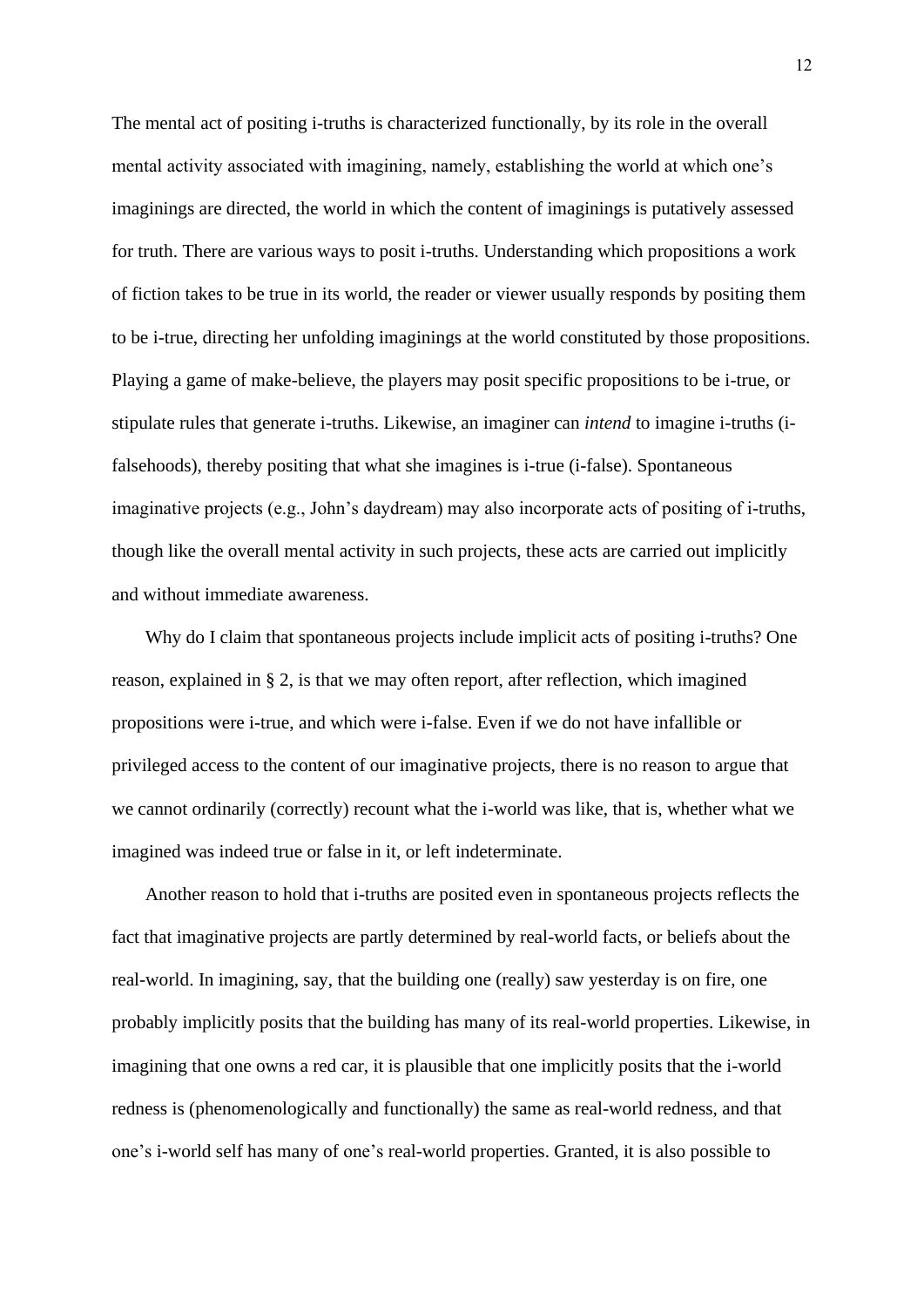describe such cases differently: perhaps one implicitly posits that the i-world building is illusory, the i-world color spectrum is inverted, and one is an 'i-superhero.' Ordinarily, iworlds are posited to be like the real-world, or like what we believe the real world to be, even in spontaneous projects (see Chasid 2017). And if such implicit positing of i-truths is routine, it follows that it is *generally* possible to posit i-truths implicitly and without much awareness. What I take to be implausible is the claim that the positing of i-truths must be deliberate or explicit, and absent such conscious intention, an i-world will be totally indeterminate.

Another key point pertains to a specific way in which i-truths are posited. As we saw in case B, i-truths can be posited by taking a real-world object to be a different object in the iworld. Greg and Eric take tree-stumps to be bears; similarly, a child might take a banana to be a telephone, a stick to be a horse, etc. Walton calls these real-world objects "props," and defines them as "generators of fictional truths" (see Walton 1990, pp. 37ff). Taking something to be a different object in the i-world is, Walton argues, a more basic act than belief-like imagining: it generates 'truths' that are *to be* imagined, truths that are posited, but not *ipso facto* imagined. The crucial point is that, by taking a real-world object to be a different object in the i-world, we posit certain i-truths.

### **4. Assessment for Correctness (First Pass)**

We can now address the question of how correctness applies to imaginings. Given that their *content* is assessed for i-truth, a first-pass suggestion is that imaginings are assessed for correctness by virtue of representing the pertinent i-world, just as beliefs are assessed for correctness by virtue of representing the real world. On this suggestion, although imaginings, as explained in § 1, are not deemed correct (incorrect) by virtue of having true (false) content, they are deemed correct (incorrect) by virtue of having *i-true* (*i-false*) content.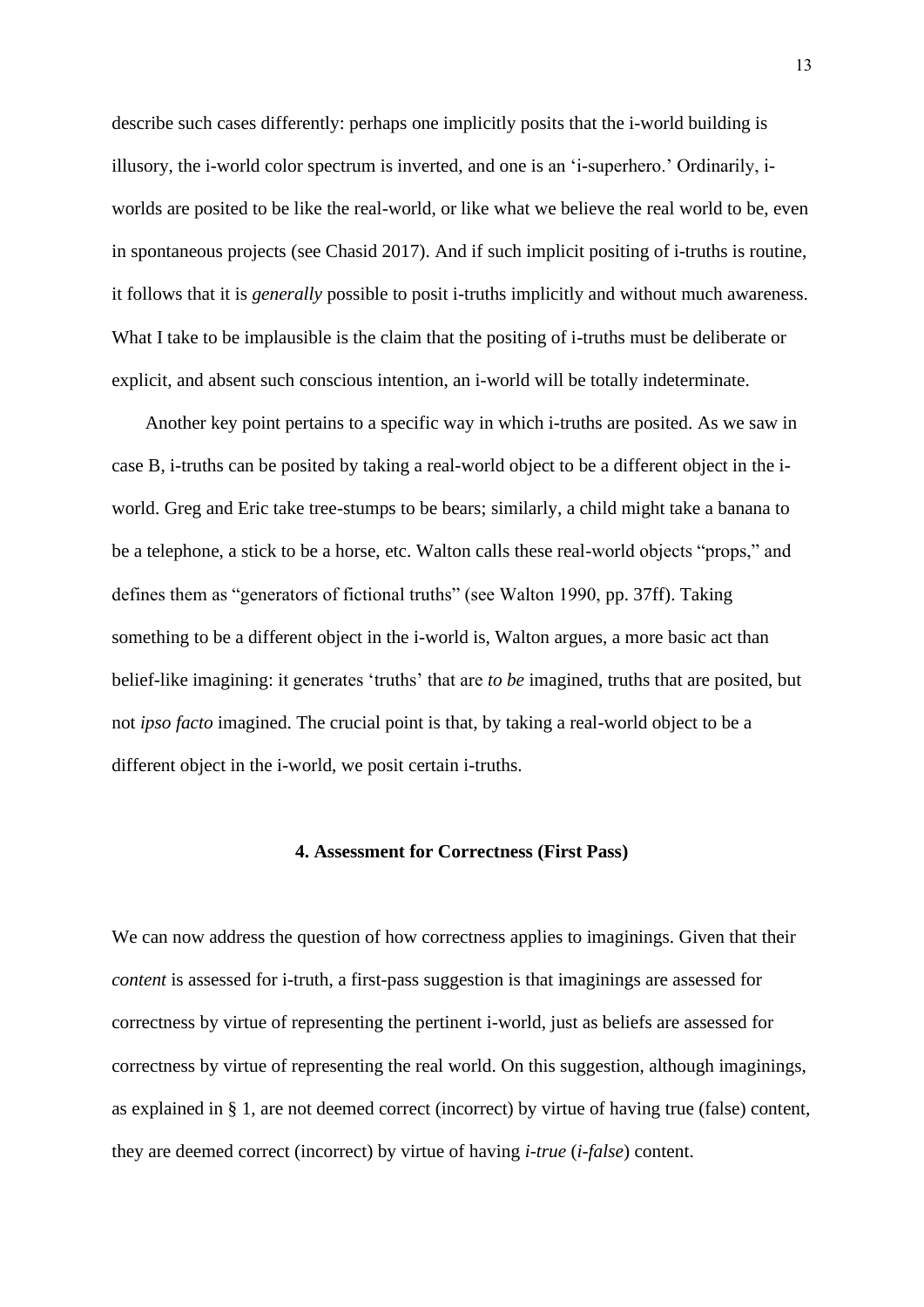This suggestion is akin to Walton's thesis about fiction:

Fictionality has turned out to be analogous to truth in some ways; the relation between fictionality and imagining parallels that between truth and belief. Imagining aims at the fictional as belief aims at the true. What is true is to be believed; what is fictional is to be imagined. (1990, p. 41)

On Walton's view, much as beliefs track truth *simpliciter*, imaginings track *i-truth*. When we engage in an imaginative project, we seek to represent, by way of imagining, 'facts' of the i-world, that is, we seek to imagine the posited i-truths. Hence, if we imagine an i-true proposition, our imagining is correct; if we imagine an i-falsehood, our imagining is incorrect. Furthermore, although imaginings are not responsive to evidence regarding truths *simpliciter*, they are responsive to evidence regarding i-truth. When Mary (case A), for instance, has evidence (gained by reading the mystery) that it is i-true that the UPS deliveryman, and not the butler, committed the murder, she revises her imaginings accordingly. Similarly, when Greg and Eric (case B) have evidence that it is i-true that there is no bear at the spot where they first imagined a bear, they revise their imaginings accordingly. Such revisions are made because the imaginer seeks to avoid error that ensues from imagining i-falsehoods, just as the believer seeks to avoid error ensuing from believing falsehoods.

It is also possible, though more complicated, to apply this literal sense of correctness (incorrectness) to spontaneous imaginative projects.<sup>5</sup> Suppose that John implicitly posited the i-truth that his wife had been replaced by an alien only when he imagined it, namely at the second stage of his daydream. On this scenario, his first imaginings were rendered incorrect only *at that stage*. Such incorrectness is somewhat similar to the incorrectness associated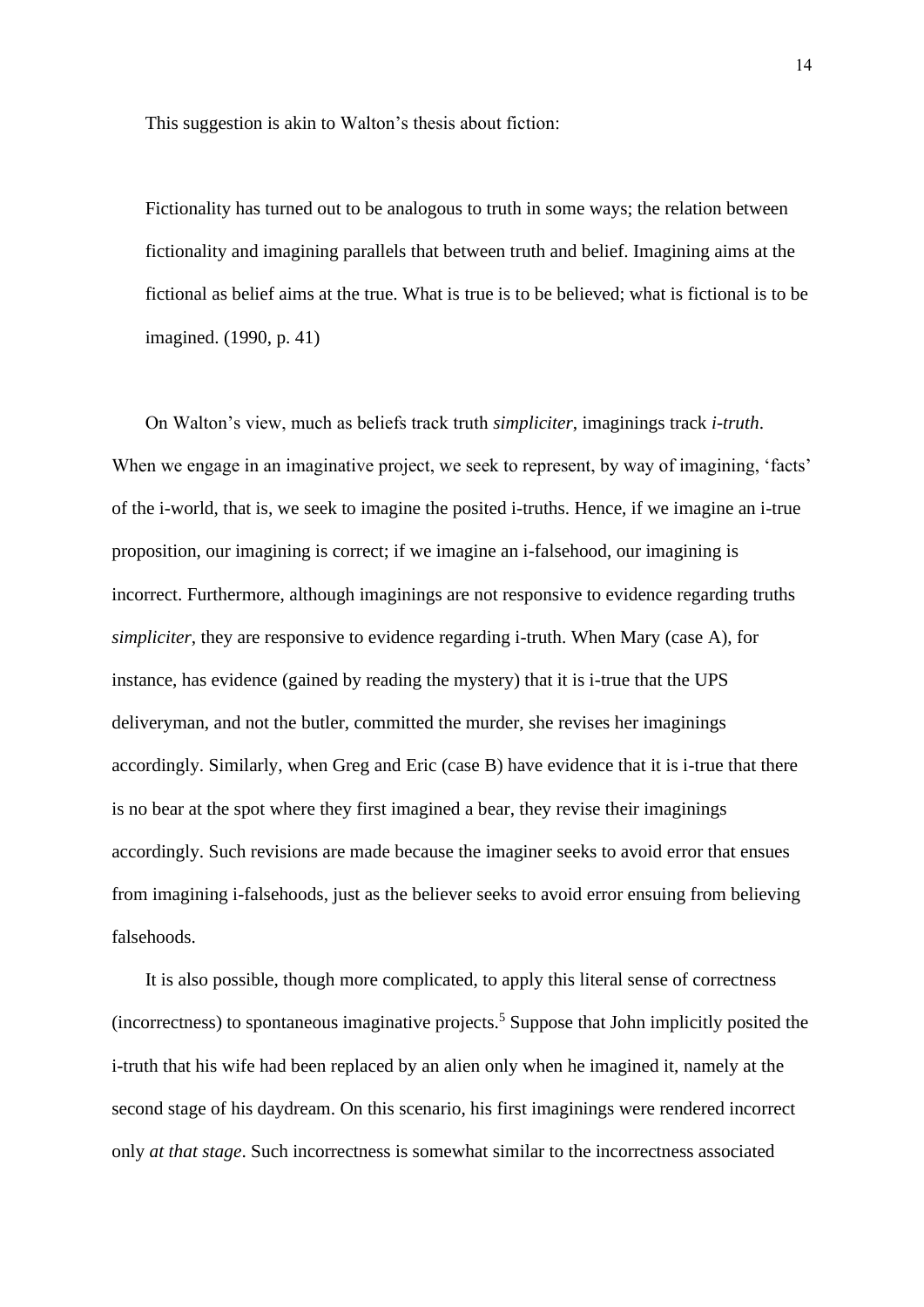with believing a proposition about the future: the subject is rendered mistaken only after the believed proposition's falsity is determined, namely (supposedly) only in the future. And even if John left the i-world indeterminate vis-à-vis the imagined facts, then since the imagined content is nonetheless *either* i-true or i-false, his imaginings are *either* correct or incorrect. As explained above, the fact that John's imaginings are putatively assessed for correctness is demonstrated by the 'incorrectness' John ascribes to his initial imaginings once he imagines that his wife has been abducted, etc., even on the premise that he didn't posit specific i-truths; he ascribes that incorrectness because he has revised his imaginings.

Even if the first-pass account of imaginative correctness can accommodate indeterminate i-worlds, another problem must be overcome.<sup>6</sup> If the correctness (incorrectness) of imaginings is *the same sort* of correctness (incorrectness) that applies to beliefs, our epistemic practices vis-à-vis imagining should presumably be like our epistemic practices vis-à-vis believing—but they aren't. Consider responsiveness to evidence. If we have evidence to the effect that a certain proposition is true, we are inclined to believe the proposition; absent evidence or beliefs to the contrary, we usually wind up believing that which we have evidence for. Moreover, consciously intending to err, namely to disregard straightforward evidence and adopt an incorrect belief, is deemed irrational. Of course, sometimes we do act irrationally, for instance, in self-deception. But we hardly seek, systematically and consciously, to deceive ourselves or adopt incorrect beliefs.

In imagining, we clearly do not seek to avoid representing i-falsehoods, as we do in believing. We can, and often do, imagine propositions despite knowing full well that they are i-false. Unlike the intention to *believe* falsehoods, the intention to *imagine* i-falsehoods is not deemed irrational. Recall the case of Mary's intending to read the murder mystery a second time, that is, while knowing that it is i-false that the butler is the murderer. If, as per the firstpass account, the incorrectness of her imaginings is the same sort of incorrectness that applies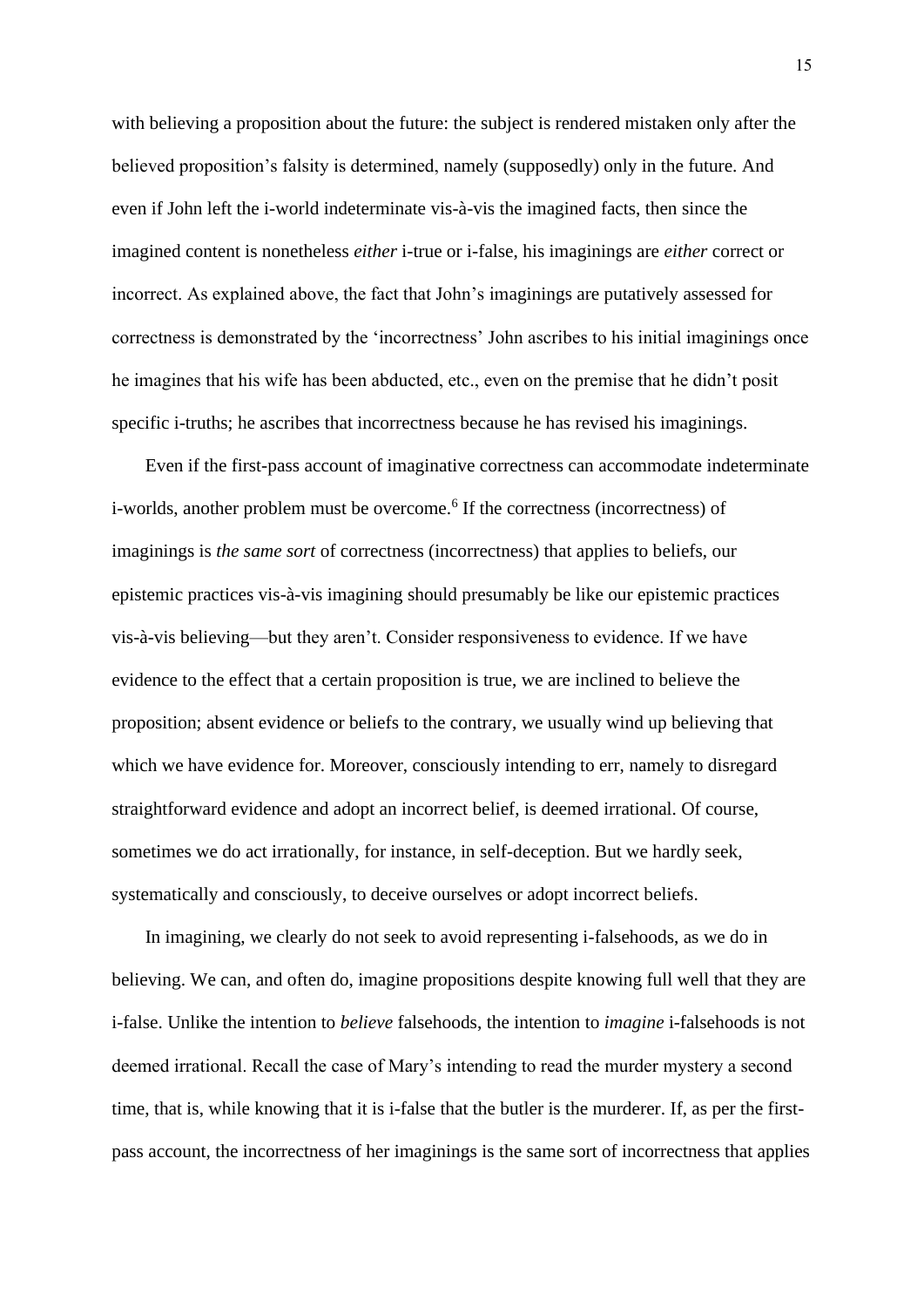to beliefs, Mary is deliberately planning to err: her plan to enjoy rereading the mystery is just like a plan to deceive herself. But this characterization is highly implausible. In general, those who seek to being correct would not eschew rereading fiction, or, more broadly, imagining known i-falsehoods.

Similarly, in case B, if Greg knows that there is a stump—and therefore that it is i-true that there is a bear—behind him, he can nonetheless intend to imagine the i-falsehood that there is no bear behind him. Greg's plan to experience a surprise-like feeling by first imagining an i-falsehood, and then the i-truth, cannot be considered a plan to err. Greg is rational: it is implausible to ascribe to him the intention to violate a criterion of correctness.

In general, rational subjects can plan to imagine what it would be like to err, be surprised, discover something, etc. by intentionally imagining propositions that are incompatible with posited i-truths. In such cases, their imaginings are not deemed incorrect *in the same sense* in which beliefs are incorrect. Subjects can set aside their knowledge of i-truth without risk of error, just as they can set aside their knowledge that what they are imagining is false *simpliciter* without risk of error. It seems, indeed, that much as the imagining of falsehoods is not impeded by knowledge of incompatible *real-world* facts (that no murder occurred; that there are no bears in the forest), the imagining of i-falsehoods is likewise not impeded by knowledge of posited i-truths.

It is true that in the absence of intentions, rules, instructions, or other sorts of mandates to imagine i-falsehoods, if we are aware that a proposition is i-true, we proceed to imagine that proposition. But this by no means entails that imagining "aims at" the i-true, or that imagining i-falsehoods is *literally* incorrect. The first-pass account, in short, does not explain the crucial difference between 'correctness' that applies to imaginings, and 'correctness' that applies to beliefs.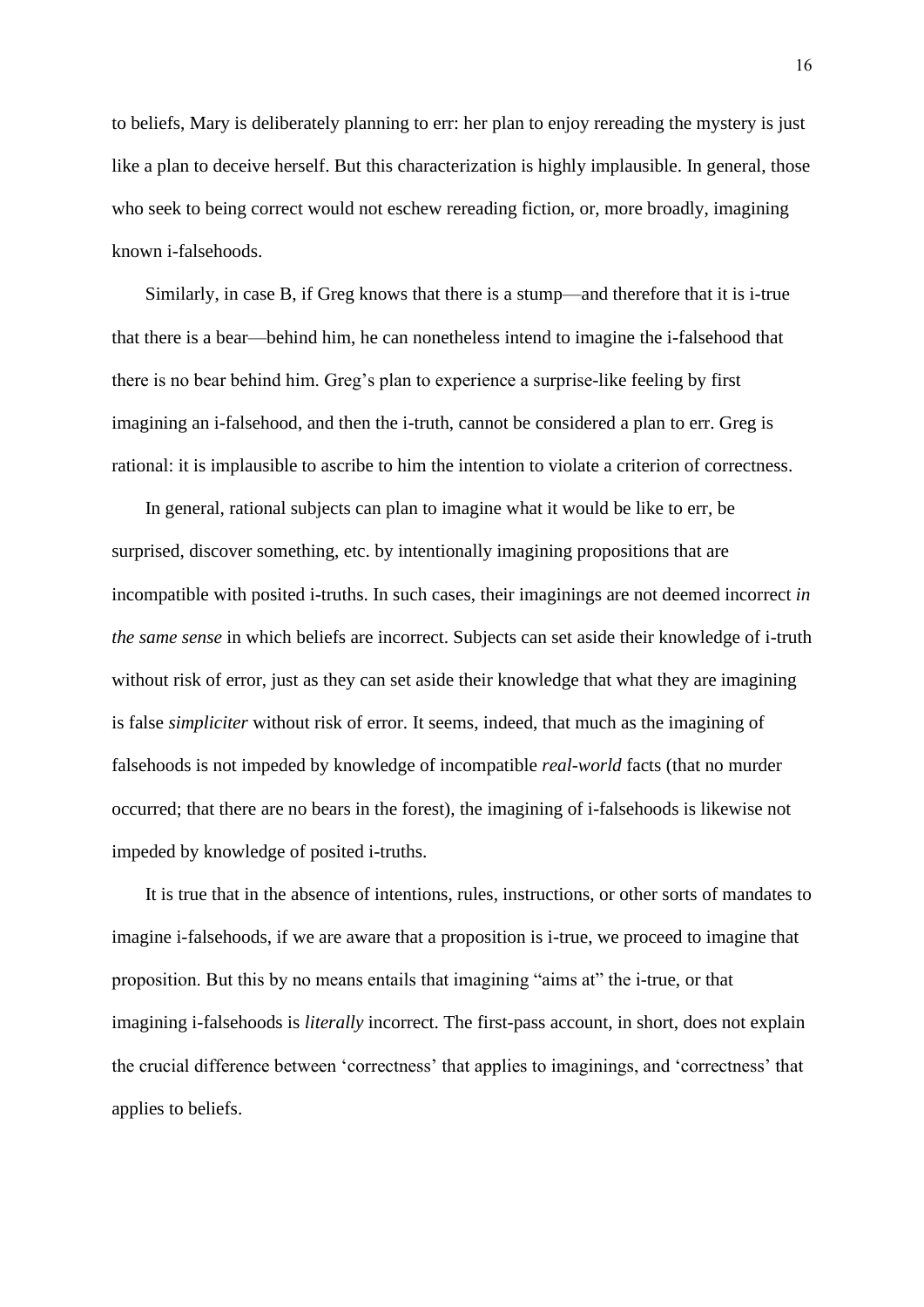### **5. Assessment for Correctness (Second Pass)**

Although no *real* correctness applies to imaginings, there is a different, non-literal sense in which imaginings are correct (incorrect). I contend that imagining i-truths (i-falsehoods) entails correctness (incorrectness) *in the i-world*. That is, when we imagine an i-true (i-false) proposition, our real-world mental state—our imagining—is *ipso facto* taken to be correct (incorrect) in the i-world.

This idea requires clarification. As I explained in § 3, propositions are often posited to be i-true by taking real-world objects to be different objects in the i-world, as per Walton's "props." Tree-stumps can be taken to be bears (case B); sticks can be taken to be swords; the imaginer can be taken to be Napoleon; etc. Because the real-world object is taken to be an iworld object, albeit a different one, some propositions that are true of the real-world object entail i-world truths.

This mode of positing i-truths can also apply to *mental states*: certain (real-world) mental states can be taken to be different mental states in the i-world. A salient example is mental images. When mental images arise in an imaginative project, they are sometimes implicitly taken to be i-world perceptual experiences. For instance, during his imaginative interlude, John (case C) may call up a visual image of his wife, taking that image to be a visual experience, in the world of his daydream, of his wife. Taking the mental image to be an iworld visual experience generates certain i-truths: John visually experiences his companion as having various properties (say, curly hair, brown eyes, etc.).

Similarly, I contend, belief-like imaginings—the real-world representational states in question—are *ipso facto* taken to be i-world beliefs. When we imagine, we implicitly take our imaginings to be (first-person) i-world beliefs. It thus follows that, when we imagine an i-true (i-false) proposition, it is i-true that we *believe* that proposition, hence that posited belief is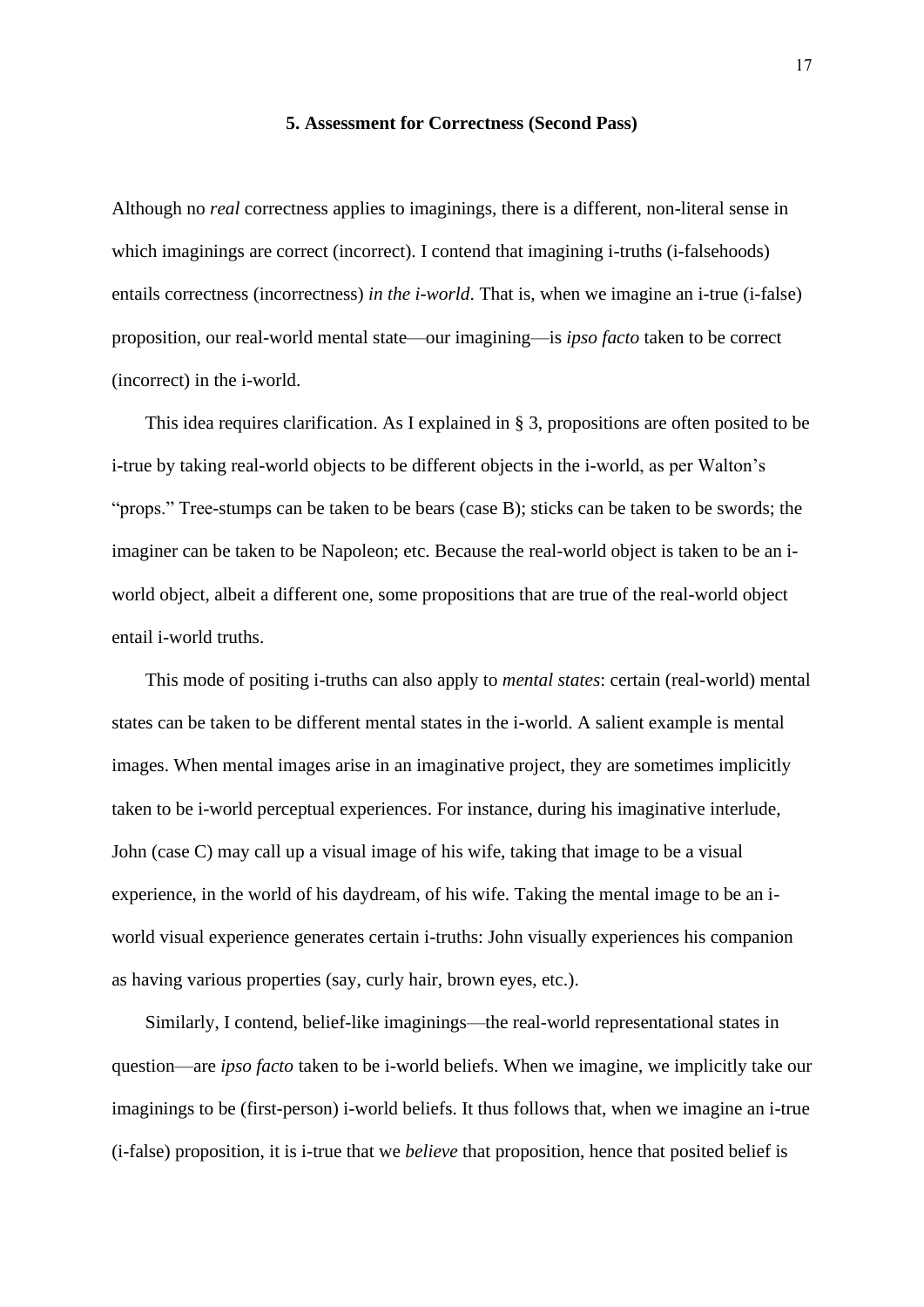correct (incorrect) *in the i-world*. Absent overriding intentions or posits, we will imagine that which we believe to be i-true, as per our i-world role of believers vis-à-vis i-truths. Since real-world evidence for i-truths is taken, *by default*, to be i-world evidence, it usually guides our imaginings, in line with their role as i-world beliefs. For in general, absent specific intentions or posits, real-world beliefs and evidence guide our imaginings: in imagining Paris at night, the 'i-world Paris' is, by default, taken to have the same features that we believe Paris has.

But we can also disregard our beliefs when we imagine. Specifically, we can disregard our beliefs about what is i-true, and imagine i-falsehoods. Taking imagining to be i-world believing does not entail that we *really* seek to imagine i-truths (as per the first-pass account), it just entails that we play the i-world role of seeking to represent what is i-true. By setting aside our beliefs about what is i-true, this role can also include—for the sake of enjoyment, learning, etc.—failing to represent *what is i-true*, namely representing *i-falsehoods*; that is, we can plan to hold *false* or *ill-informed* i-world beliefs. In carrying out such a plan, we disregard real-world evidence about what is posited to be i-true, not taking it to guide our imaginings. In such cases, our imaginings and posits are arranged so that we can fulfil the role of believing i-falsehoods or being ignorant of i-truths. This is, indeed, what happens in the cases discussed above, where imaginers plan to imagine propositions they know to be ifalse. No real-world norm is violated in such cases; no real-world incorrectness applies to imagining i-falsehoods. The 'incorrectness' in such cases does not exist, much as the bears in Greg and Eric's game do not exist; it is only *i-world* incorrectness.

It is important to note that the i-world beliefs in question do not presuppose any specific description of the i-world believer. That is, absent additional posits, the i-world believer has no determinate identity. The posited believer's indeterminacy reflects the descriptively-lean manner in which one ordinarily ascribes beliefs to oneself from the first-person perspective.<sup>7</sup>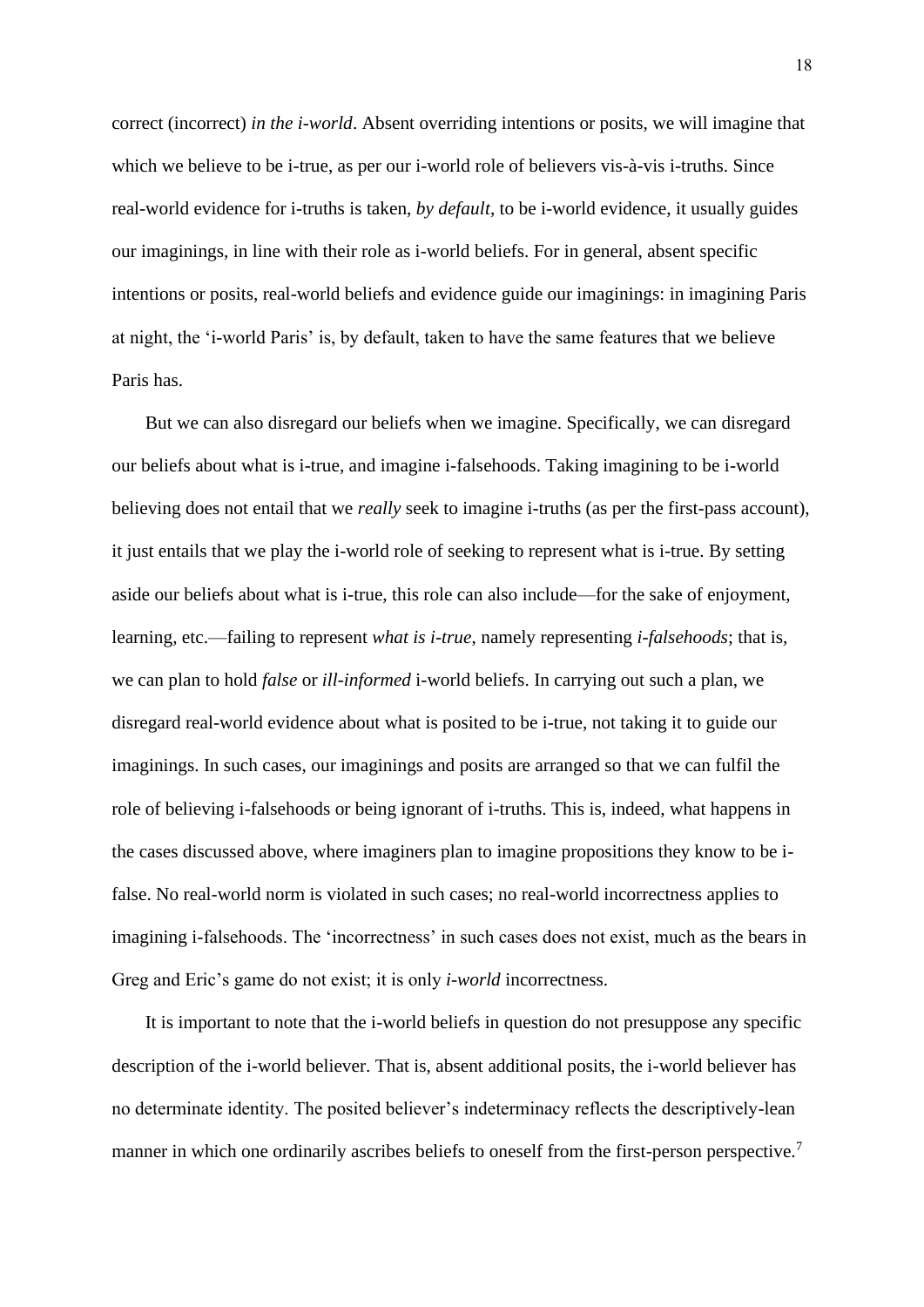Attending to a related phenomenon will shed light on the thesis that imaginings entail first-person i-world beliefs. Consider cases where the imaginer explicitly posits herself to be part of the i-world, as happens, for instance, in case B, where Greg and Eric are posited to be i-world characters. Intriguingly, Greg and Eric's i-world beliefs are identical in content to their (real-world) imaginings. Greg sees a stump at a certain spot, and imagines, as per the game's rule, that there is a bear there. His doing so entails, *ipso facto*, that he *believes*, in the i-world, that there is a bear at that spot: his real-world imagining entails that, in the i-world, he believes the content of that imagining. Likewise, when Greg devises the plan to first 'err' about the bear's presence and then 'correct' that 'error,' he must first *imagine* that there isn't a bear behind him (though he knows that there is a stump behind him). Imagining the ifalsehood that there isn't a bear behind him is necessary because this imagining entails that he *believes*, in the i-world, that there isn't a bear behind him, as per his plan. When Greg shifts to imagining the i-truth that there *is* a bear behind him, this shift entails that Greg *believes*, in the i-world, that there's a bear behind him: his imagining entails that in the iworld, he believes the imagined content. The shift in his imaginings thus entails a shift in his i-world beliefs.

Similarly, imagining that he is spending the weekend with his wife, and then that he has spent the weekend with an alien, entails that John believes these propositions, consecutively, in the i-world. Imagining sitting in the sun, having an ice-cream, tasting the vanilla first and then the chocolate, one *ipso facto* posits that one *believes*, in the i-world, that one is sitting in the sun, having an ice-cream, etc. These i-world facts are gradually revealed to the imaginer in the i-world. As these cases illustrate, imagining a proposition entails that in the i-world, one believes the proposition, that shifts in imaginings entail shifts in i-world beliefs, and that in the i-world, one errs (does not err) by virtue of imagining i-false (i-true) propositions.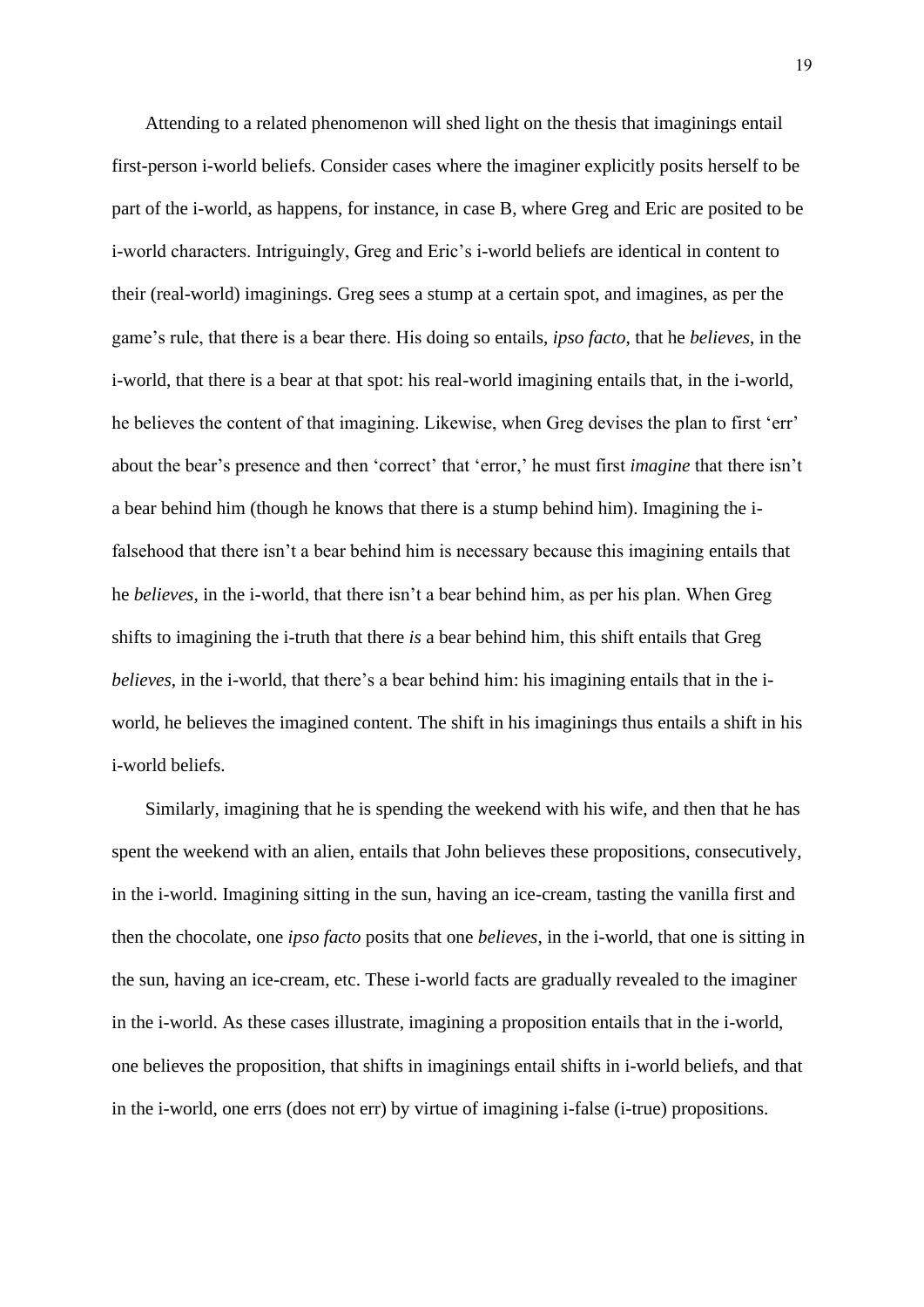I am not denying that we can, and sometimes do, imagine that we believe a proposition *in addition* to imagining that proposition (e.g., when Greg and Eric imagine that there is a bear in a certain place, they may also imagine *that they believe* that there is a bear there). My point is that in imagining a proposition, *whether or not* one also imagines that one believes that proposition, *it is i-true* that one believes that proposition. An actor who plays, say, Henry V, and imagines that he is taking part in a bloody battle, need not, and usually does not, *in addition* to imagining that he is in the midst of such a battle, imagine that he *believes* that he (*qua* Henry V) is in the midst of a bloody battle. He simply imagines that he is in the midst of a battle; by virtue of this imagining, he is posited, in the i-world, to believe that he is in the midst of a battle.

It is more difficult to see how the proposed thesis, namely, that imaginings entail firstperson i-world beliefs, applies to cases where the imaginer does not seem to have a presence in the i-world. In case A, for instance, the murder mystery's fictional world, like most fictional worlds, does not seem to include someone who believes the mystery's unfolding content. Moreover, a work can explicitly describe a world in which no relevant beliefs exist. Imaginative projects that, allegedly, do not involve beliefs whose content is identical to the content of one's imaginings, can also arise spontaneously. A subject could find herself imagining, as per the renowned Berkeleyian scenario, a tree that no one sees or thinks of. In such cases, the subject imagines that the tree exists though—so she imagines—no one believes that it exists, yet according to the proposed thesis, she implicitly posits, by virtue of imagining that the tree exists, that it is i-true that she believes that the tree exists. The problem, in short, is that we can apparently engage in imagining even in cases where the iworld does not seem to include any beliefs, whereas the thesis that we are, *qua* imaginers, posited to play the role of believers entails that an i-world always involves first-person believing.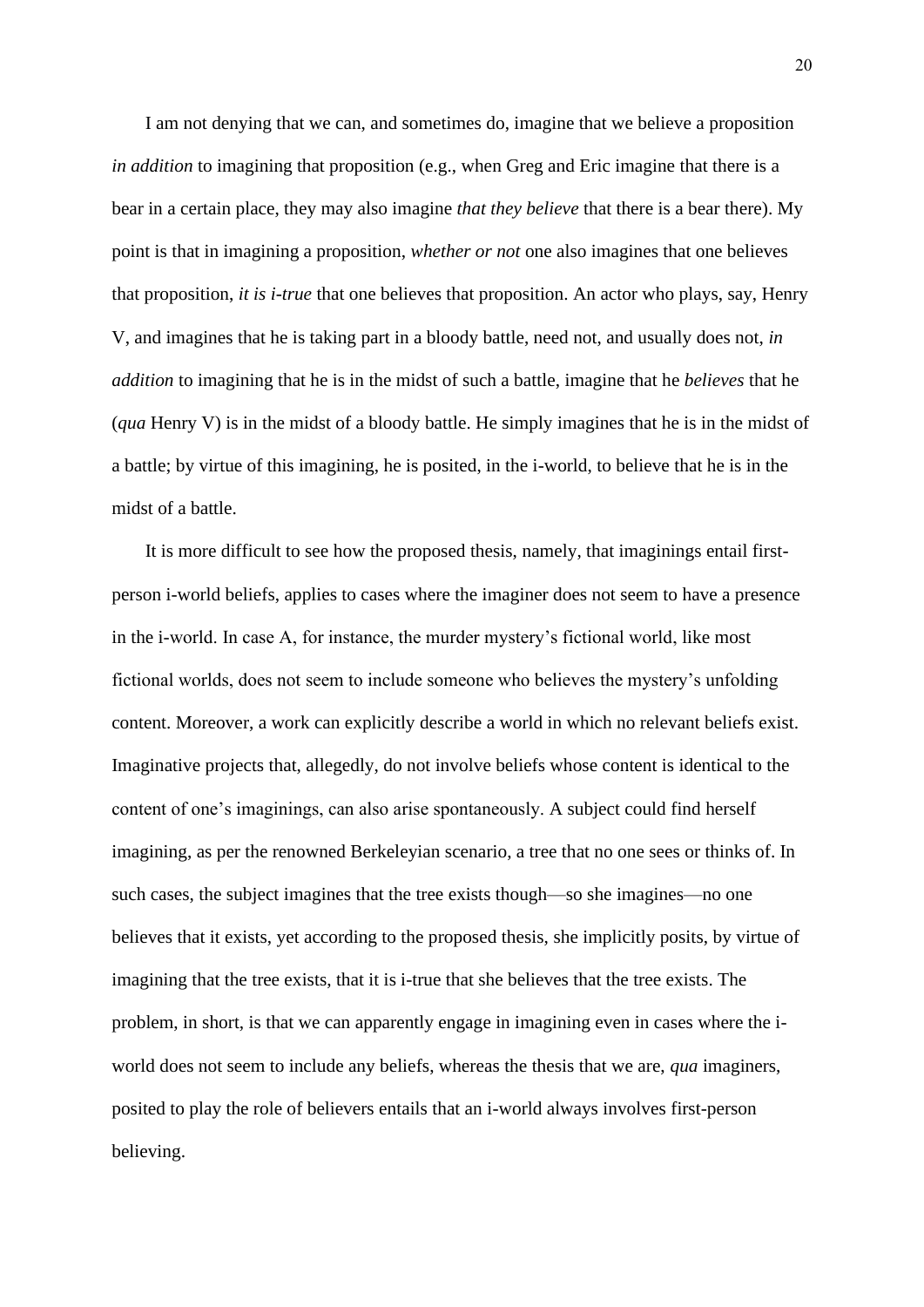The problem is solved by invoking the distinction between what we imagine and what we posit to be i-true. Positing that certain propositions are i-true does not entail that one *imagines* those propositions. As the examples demonstrate, one can imagine either a posited i-truth or an i-falsehood. It follows that it is possible to imagine that no beliefs exist. For the proposed thesis does not mean that it is *impossible* to imagine that no beliefs exist, only that imagining this involves an i-falsehood. We can, therefore, imagine that there is an unthoughtof tree. But since by imagining that tree, we *ipso facto* play the i-world role of believing that there is such a tree, what we imagine is i-false. In other words, since the proposition 'there is a belief that the tree exists' is implicitly posited to be i-true by virtue of our imagining the tree, as per the proposed thesis, the proposition 'there is no belief that the tree exists' is an ifalsehood, though it can be imagined. (The explanation with respect to imagining in response to fiction is simpler. As noted in § 2, the world described by a work of fiction is not the same as the world that the imaginer posits in engaging with the work. Hence if a work of fiction describes an object—say, a tree—as something that no one has ever believed to exist, the proposition that there is such a tree—a tree no one has ever believed to exist—is *true in the work's fictional world*, though false in the i-world that the imaginer posits in response to reading or watching the work; see Chasid 2020, § 5).<sup>8</sup>

Lastly, it must be kept in mind that i-truths can be posited implicitly and without much awareness. This also applies to the posit that imaginings are i-world beliefs. Even when imagining is intentional rather than spontaneous, we are not necessarily aware that in imagining, we are *ipso facto* posited to believe, in the i-world, the content of our imaginings. Becoming fully aware of our implicit posits may not be a simple psychological task. Imagining, as per the Berkeleyian scenario, that there is a tree that no one sees or thinks of, the imaginer might initially think that she is imagining an i-true proposition. She might reason that, since it is easy to *imagine* that there is a tree that no one believes to exist, this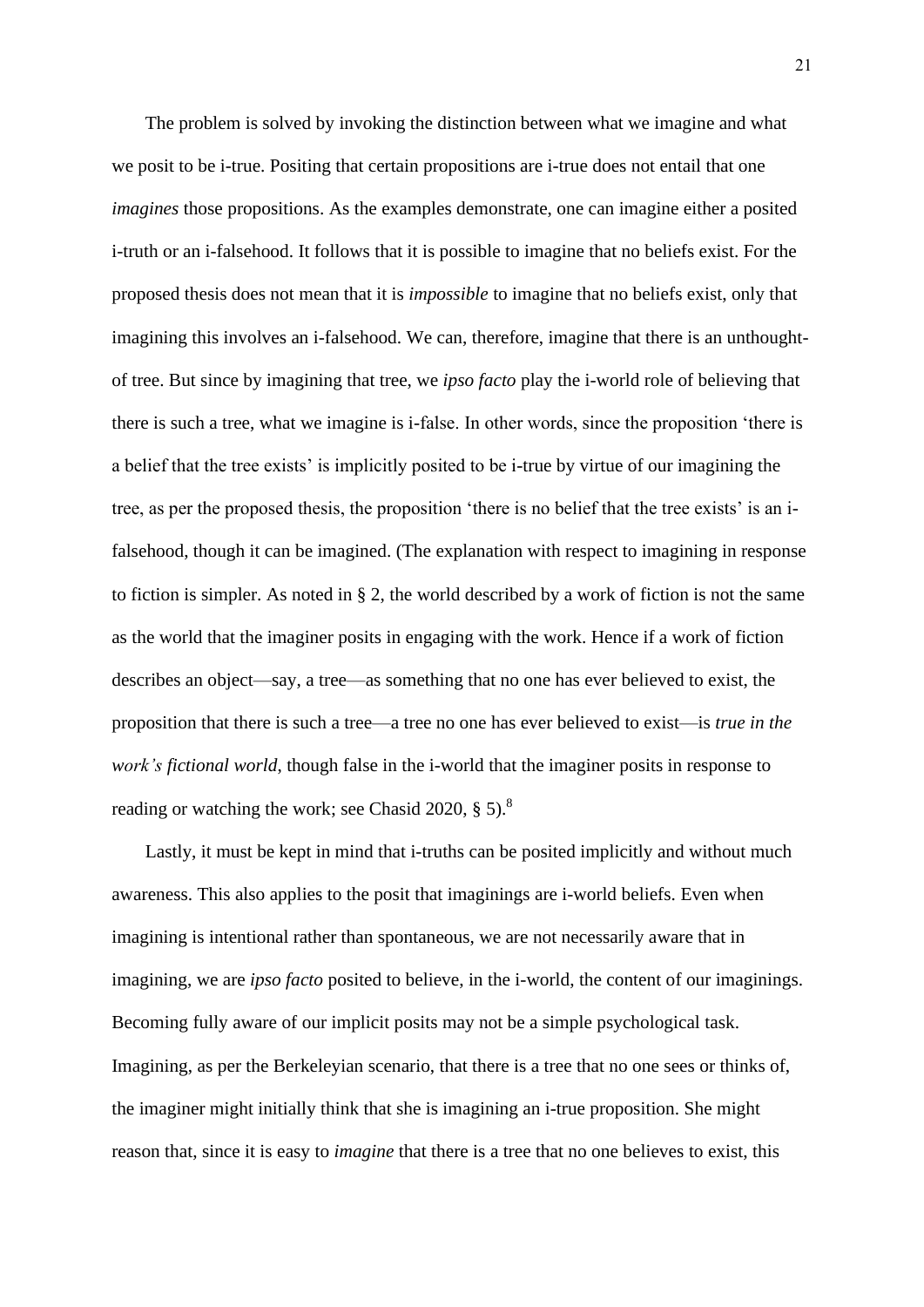proposition is indeed i-true. She might realize that she is wrong, however, if, for instance, she proceeds to imagine that prickly nuts are falling from the tree. For in response to this imagining, she may be disposed to flinch. Her disposition to flinch is the sort of reaction that might teach her that, despite having successfully imagined the unthought-of tree, in doing so, she posited herself to be part of the i-world, believing (from the first-person perspective) that the tree exists.

## **6. Conclusion**

Focusing on belief-like imaginings, I have explored the sense in which correctness applies to imaginings. First, by analyzing salient examples, I showed that an imaginer 'directs' her imaginings at a particular i-world, being aware that their content is putatively assessed for truth in that world. I explained that i-truths can be posited in various ways, either intentionally or spontaneously, and that positing i-truths differs from imagining them. Next, I considered a first-pass account of imaginative correctness inspired by Walton's theory, and showed it to be inadequate: having i-false content does not render imaginings *literally* incorrect. I then proposed a second-pass account of imaginative correctness, arguing that imagining a proposition entails that it is believed in the i-world. This entailment was clarified by examining a specific way in which i-truths can be posited, namely, by taking a real-world object to be a different object in the i-world. Similarly, I argued, real-world imaginings are taken to be i-world beliefs. If we imagine an i-true (i-false) proposition, it is i-true that we *believe* that i-true (i-false) proposition, hence the posited i-world belief is correct (incorrect).

The proposed account can be developed in several directions. One related issue is the characterization of belief-like imaginings. On the account presented in this paper, imaginings are partly analyzed in terms of positing i-truths. Specifically, the mental capacity to take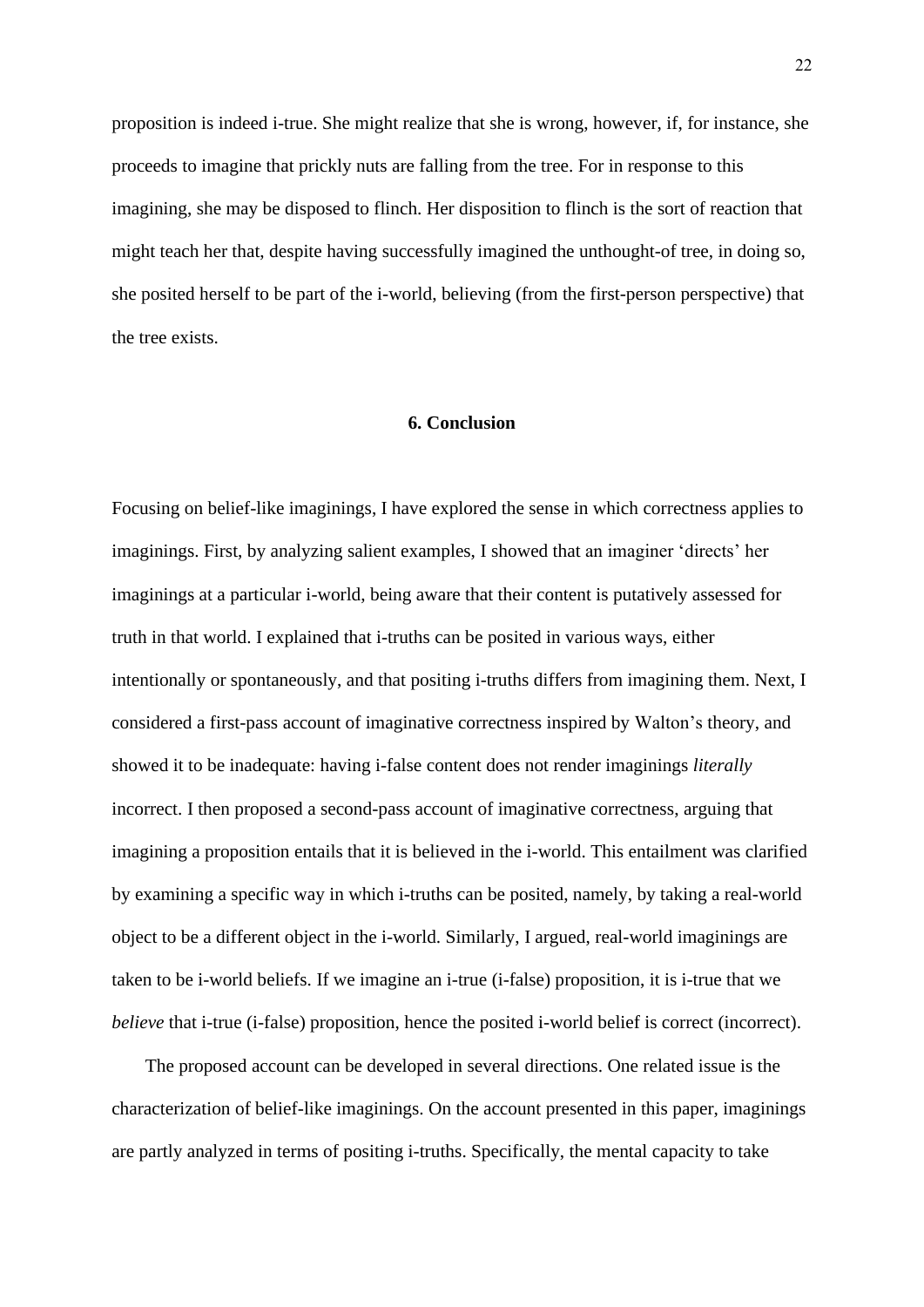(real-world) objects to be different objects in the i-world—as Greg and Eric do in applying the stumps-are-bears rule—seems to be prior to, and constitutive of, belief-like imagining. If so, the belief-like states we call 'imaginings' are not primitive states, but rather, are informed by this mental capacity.

*Bar-Ilan University*

### **References**

- Chasid, Alon. 2017. "Imaginative Content, Design-Assumptions and Immersion," *Review of Philosophy and Psychology* 8 (2), pp. 259-272.
- ------. 2020. "Imagining in Response to Fiction: Unpacking the Infrastructure," *Philosophical Explorations,* vol. 23 no. 1, pp. 31-48.
- Currie, Gregory and Ravenscroft, Ian. 2002. *Recreative Minds: Imagination in Philosophy and Psychology* (Oxford: Oxford University Press).
- Doggett, Tyler and Egan, Andy. 2007. "Wanting Things You Don't Want," *Philosophers' Imprint* 7 (9), pp. 1-17.
- Doggett, Tyler and Egan, Andy. 2012. "How We Feel About Terrible, Non-existent Mafiosi," *Philosophy and Phenomenological Research* 84 (2), pp. 277-306.
- Gendler, Tamar. 2000. "The Puzzle of Imaginative Resistance," *Journal of Philosophy* 97 (2), pp. 55-81.
- ------. 2003. "On the Relation between Pretense and Belief," in Matthew Kieran and Dominic Lopes (eds.), *Imagination, Philosophy, and the Arts* (London: Routledge), pp. 125-141.
- Glüer, Kathrin. 2009. "In Defence of a Doxastic Account of Experience," *Mind & Language* 24 (3), pp. 297-327.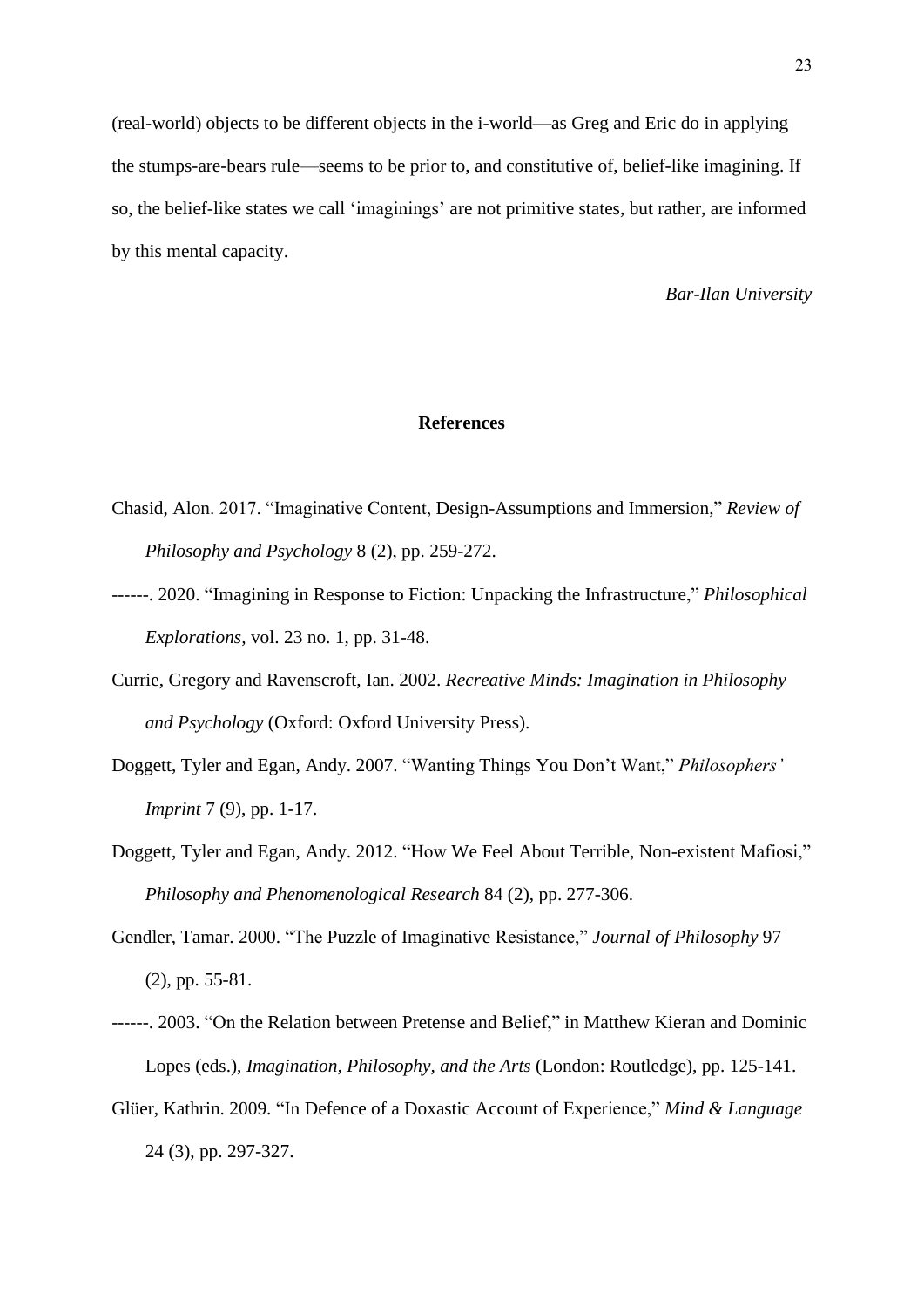- Kind, Amy. 2001. "Putting the Image Back in Imagination," *Philosophy and Phenomenological Research* 62, pp. 85-109.
- ------. 2011. "The Puzzle of Imaginative Desire," *Australasian Journal of Philosophy* 89 (3), pp. 421-439.
- ------. 2016. "The Snowman's Imagination," *American Philosophical Quarterly* 53 (4), pp. 341-348.
- Langland-Hassan, Peter. 2012. "Pretense, Imagination, and Belief: the Single Attitude Theory," *Philosophical Studies* 159 (2), pp. 155-179.
- ------. 2015. "Imaginative Attitudes," *Philosophy and Phenomenological Research* 90 (3), pp. 664-686.
- Liao, Shen-yi and Doggett, Tyler. 2014. "The Imagination Box," *Journal of Philosophy* 111 (5), pp. 259-275.
- Liao, Shen-yi and Gendler, Tamar. 2018. "Imagination," *Stanford Encyclopedia of Philosophy*, Edward N. Zalta (ed.), URL = <https://plato.stanford.edu/archives/win2018/entries/imagination/>.
- Martin, Michael G. F. 2002. "The Transparency of Experience," *Mind & Language* 4 (4), pp. 376-425.
- Nichols, Shaun. 2004. "Imagining and Believing: The Promise of a Single Code," *Journal of Aesthetics and Art Criticism* 62 (2), pp. 129-139.
- ------. 2006a. "Introduction," in Shaun Nichols (ed.), *The Architecture of the Imagination* (New York: Oxford University Press), pp. 1-16.
- ------. 2006b. "Just the Imagination: Why Imagining Doesn't Behave Like Believing," *Mind and Language* 21 (4), pp. 459-474.
- ------. 2008. "Imagination and the I," *Mind & Language* 23(5), pp. 518-535.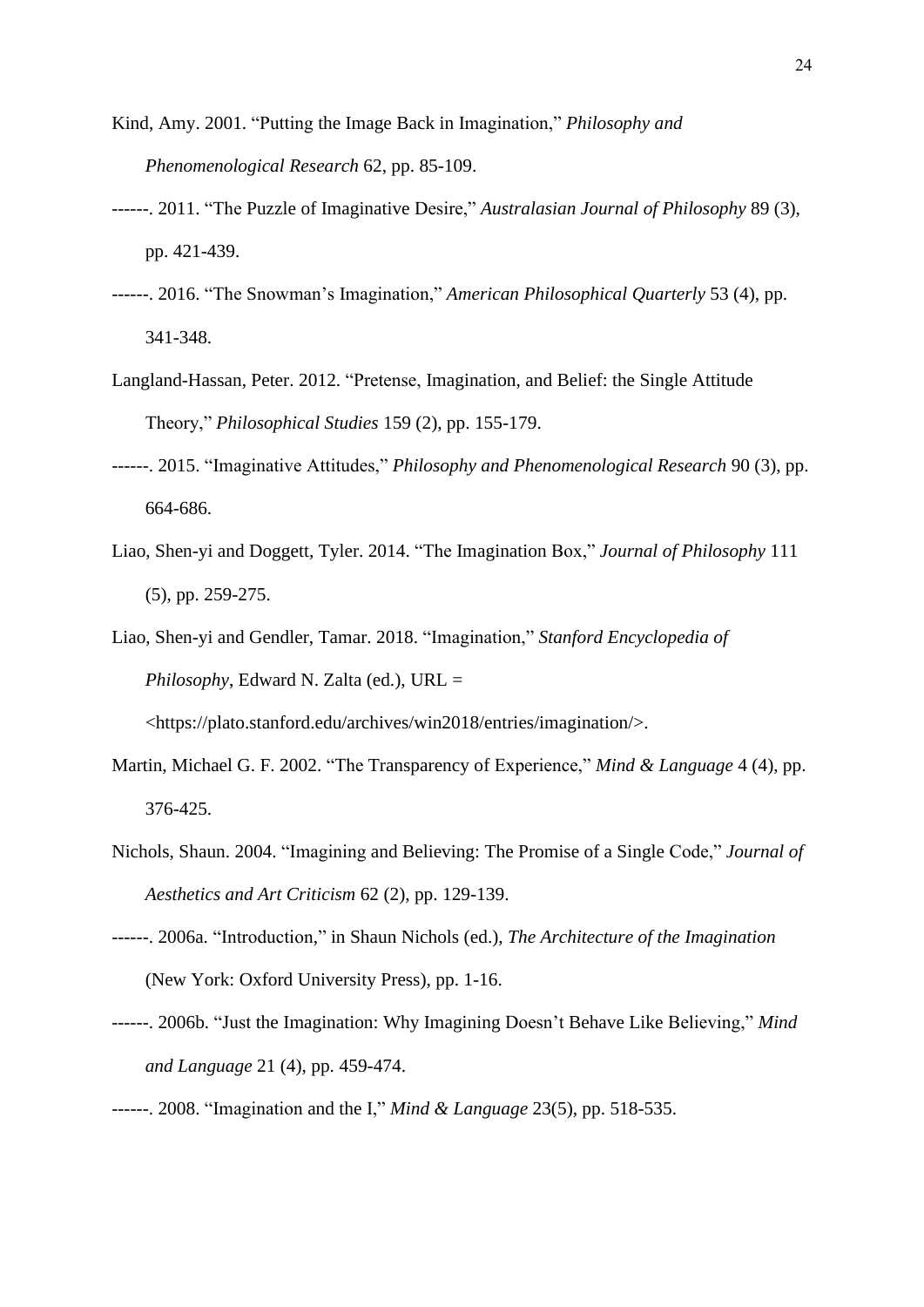- Nichols, Shaun and Stich, Stephen. 2003. *Mindreading: an Integrated Account of Pretence, Self-Awareness, and Understanding of Other Minds* (Oxford: Oxford University Press).
- Peacocke, Christopher. 1985. "Imagination, Experience, and Possibility: A Berkeleian View Defended," in John Foster and Howard Robinson (eds.), *Essays on Berkeley* (Oxford: Clarendon), pp. 19-35.
- Van Leeuwen, Neil. 2011. "Imagination is Where the Action is," *Journal of Philosophy* 108 (2), pp. 55-77.
- ------. 2013. "The Meanings of 'Imagine' Part I: Constructive Imagination," *Philosophy Compass* 8 (3), pp. 220-230.
- Walton, Kendall. 1990. *Mimesis as Make-Believe* (Cambridge MA: Harvard University Press).
- ------. 2008. *Marvelous Images* (New York: Oxford University Press).
- ------. 2015. *In Other Shoes: Music, Metaphor, Empathy, Existence* (New York: Oxford University Press).
- Williams, Bernard. 1973. "Imagination and the Self," in idem, *Problems of the Self* (Cambridge: Cambridge University Press), pp. 26-45.

#### **Notes**

This research was supported by the Israel Science Foundation (grant No. 939/16).

<sup>1</sup> See, e.g., Currie and Ravenscroft (2002); Doggett and Egan (2007, 2012); Gendler (2003); Kind (2011); Langland-Hassan (2012); Liao and Doggett (2014); Liao and Gendler (2018); Nichols (2004, 2006a, 2006b); Nichols and Stich (2003); Schellenberg (2013); Van Leeuwen (2011, 2013); Walton (1990, 2008, 2015). Another claim is that imagining also has sensory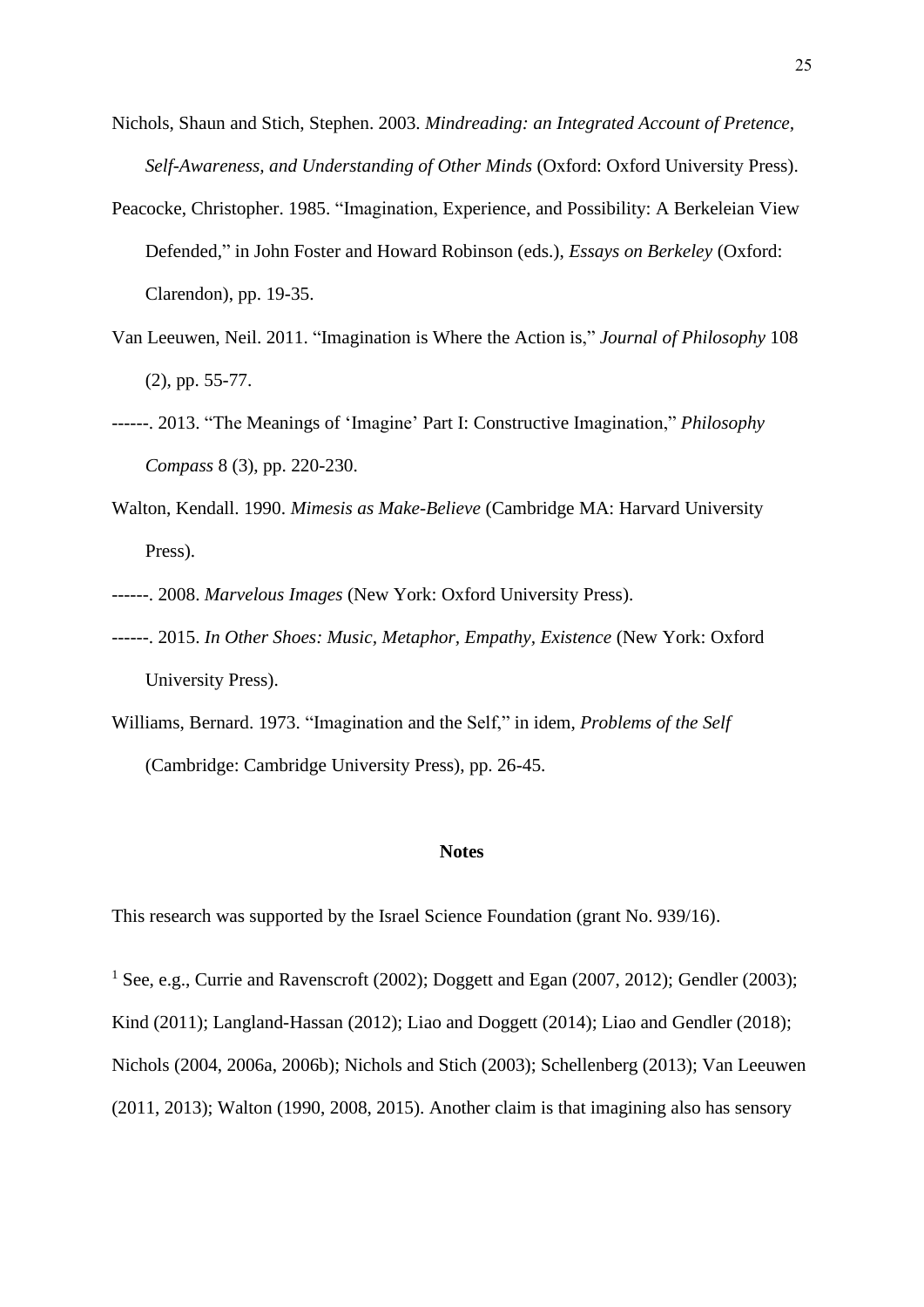components; see, e.g., Kind (2001); Peacocke (1985); cf. Schellenberg (2013), p. 499. My argument is compatible with this claim, though my focus is belief-like imagining.

<sup>2</sup> Mental states to which correctness applies, and beliefs in particular, are deemed to be 'assertoric,' 'strong,' or 'stative' representations; to have a 'mind-to-world' direction of fit; to 'aim at truth'; and so on. See Gluer (2009, pp. 306ff), especially note 16; Langland-Hassan (2015).

 $3$  Kind (2016) argues that imaginings may involve error. Kind's argument is compatible with my claim that *having false content* does not render an imagining mistaken. In this paper, I do not address the question of why, *regardless* of whether the imagined propositions are true or false, imagining sometimes involves real-world error.

<sup>4</sup> In fact, an i-world that is posited in response to engaging with fiction may also be indeterminate: a murder mystery, e.g., may not specify the murderer's identity. See also the 'that thing with the cup' example in Gendler (2000, pp. 71ff).

<sup>5</sup> Walton (1990, pp. 44-45) contends that spontaneous imaginings, too, presuppose a mandate to imagine "the fictional," and argues that the mandate is established by what we *actually* imagine. However, Walton (2015, p. 28) briefly mentions that we "*decide*" which spontaneously-imagined propositions are i-true (i-false), thus rendering our imaginings correct (incorrect). My account of positing i-truths may clarify this idea.

 $6$  Walton (2015, ch. 2) acknowledges that his initial idea raises certain problems, adducing cases that demonstrate its deficiencies.

 $<sup>7</sup>$  The imaginary first-person perspective comes up in various contexts (see, e.g., Williams)</sup> 1973, Peacocke 1985, Walton 1990 § 1.4, Martin 2002, Nichols 2008). Nichols (2008) provides a comprehensive analysis, arguing that the first-person perspective is anchored in the psychological 'I-concept,' which refers to how one thinks of oneself (p. 522).